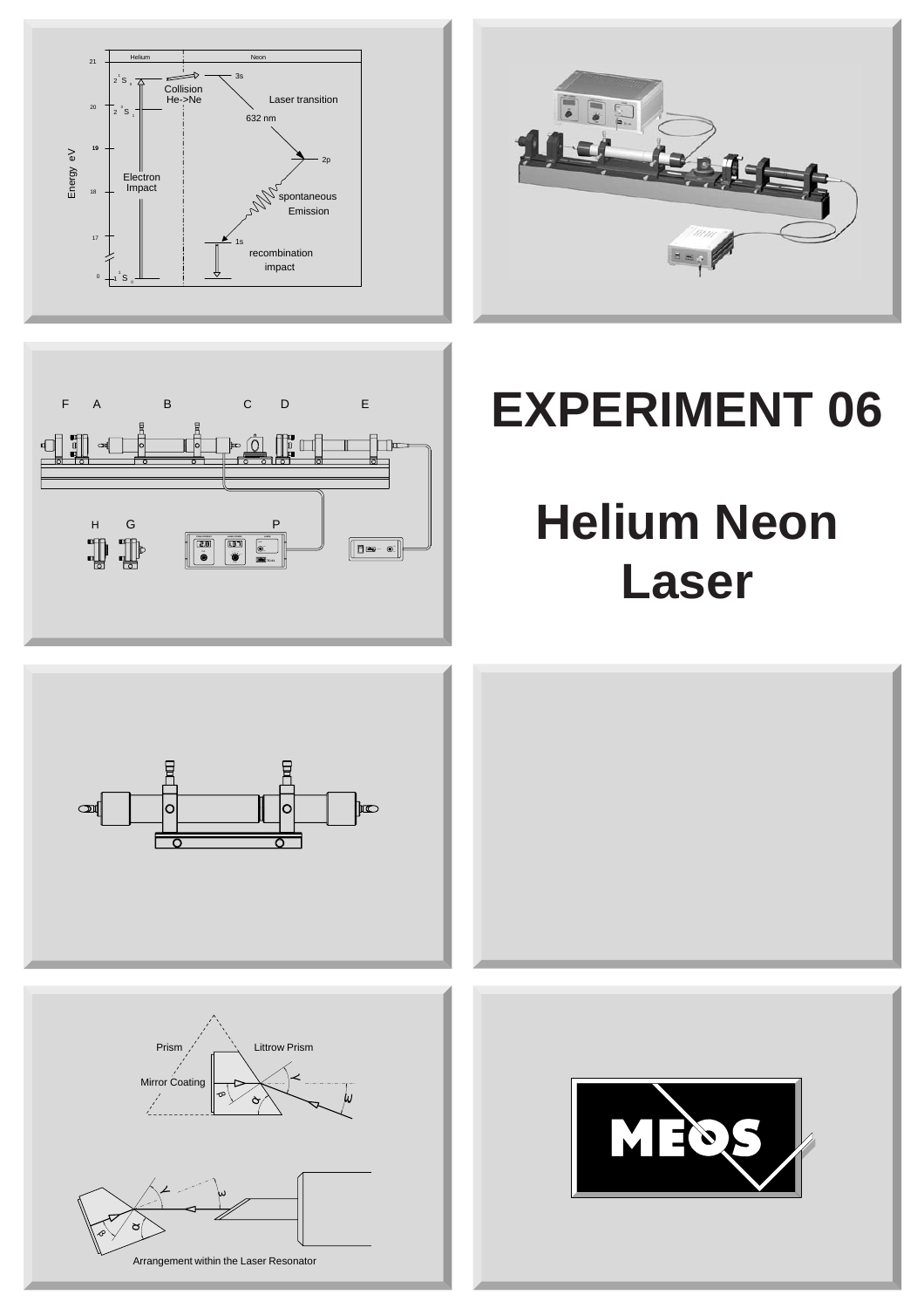| 1            | <b>INTRODUCTION</b>                                                     | 3            |
|--------------|-------------------------------------------------------------------------|--------------|
| $\mathbf{2}$ | <b>FUNDAMENTALS</b>                                                     | 3            |
| 2.1          | He-Ne energy- level diagram                                             | $\mathbf{3}$ |
| 2.2          | <b>Amplification of the Neon atoms</b>                                  | 5            |
| 2.3          | <b>Resonators</b>                                                       | 8            |
| 2.4          | <b>Laser tubes and Brewster windows</b>                                 | 9            |
| $2.5\,$      | <b>Wavelength selection</b>                                             | 9            |
|              | 2.5.1<br>Littrow prism                                                  | 9            |
|              | 2.5.2<br><b>Birefringent crystal</b><br>2.5.3<br>Jones Matrix Formalism | 9<br>10      |
| 2.6          | <b>Mode selection</b>                                                   | 13           |
| 2.7          | <b>Bibliography</b>                                                     | 13           |
| 3            | <b>EXPERIMENT</b>                                                       | 13           |
| 3.1          | <b>Optical stability</b>                                                | 13           |
| 3.2          | <b>Gaussian beams</b>                                                   | 13           |
|              | 3.2.1<br><b>Measurements</b>                                            | 15           |
| 3.3          | <b>Output power</b>                                                     | 15           |
| 3.4          | <b>Mode structure</b>                                                   | 15           |
| 3.5          | <b>Wavelength selection</b>                                             | 15           |
|              | Dispersive elements (prisms).<br>3.5.1                                  | 16           |
|              | 3.5.2<br>Diffractive elements                                           | 16           |
|              | 3.5.3<br><b>Interfering elements</b>                                    | 16           |
|              | Elements sensitive to polarisation<br>3.5.4                             | 16           |
|              | 3.5.5<br>Littrow prism                                                  | 16           |
|              | 3.5.6<br><b>Birefringent crystal</b>                                    | 16           |
| 3.6          | Single mode operation with Etalon                                       | 16           |
| 3.7          | <b>Operation with infrared lines</b>                                    | 17           |
| 4            | <b>UNPACKING</b>                                                        | 17           |
| 5            | <b>SET-UP AND COMPONENTS USED</b>                                       | 18           |
| 5.1          | <b>Basic alignment</b>                                                  | 20           |
| 5.2          | <b>Alignment of the birefringent Tuner</b>                              | 22           |
| 5.3          | <b>Alignment of the Littrow Prism Tuner</b>                             | 24           |
| 5.4          | <b>Alignment of the Fabry-Perot Etalon</b>                              | 25           |
| 5.5          | The tube controller TC 01                                               | 26           |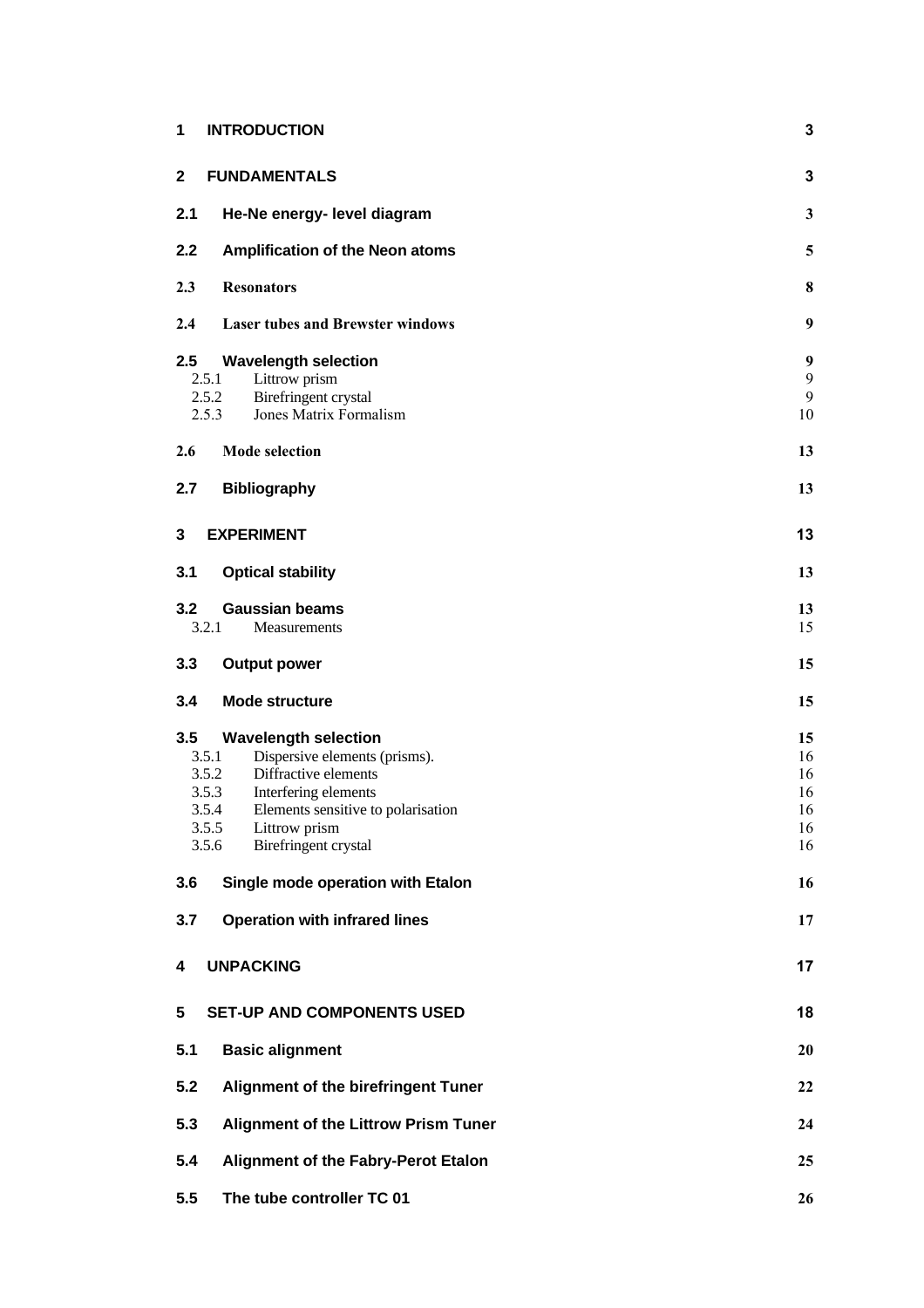# **1 Introduction**

The Helium-Neon laser was the first continuous laser. It was invented by Javan et. al. in 1961. Nowadays lasers are usually pre-adjusted using a He-Ne laser. But how did Javan manage to do this? This shows that it is no coincidence that Javan's first He-Ne laser oscillated at a wavelength of 1.5µm, since the amplification at this wavelength is considerably higher than the 632 nm line which is reached at what is now commonly known as the red line, which was made to oscillate only one year later by White and Ridgen. The similarity between the manufacturing techniques of He-Ne lasers and electron valves helped in the mass production and distribution of He-Ne lasers. The replacement of tubes by transistors in the sixties left a sufficiently redundant production capacity. In Germany for example, the Siemens tube factory took over this production and has produced over one million He-Ne lasers to date.

It is now clear that He-Ne lasers will have to increasingly compete with laser diodes in the future. But He-Ne lasers are still unequalled as far as beam geometry and the purity of the modes are concerned. Laser diodes will have to be improved to a great extent before they pose a serious threat to He-Ne lasers.

# **2 Fundamentals**

# *2.1 He-Ne energy- level diagram*

The fascination for inert gases and their clear atomistic structure formed the basis for many spectroscopic investigations. The knowledge obtained through spectroscopic data was extremely helpful in deciding to choose helium and neon for the first lasers, using Schawlow Towne's discovery of lasing conditions in 1958 to estimate whether an inversion was feasible in laser operation. The lifetime of the s- and p-states were well known. Those of the s-states were longer than those of the p-states by a factor of about 10. The inversion condition was therefore fulfilled.



### **Fig. 1: Excitation and Laser process for the visible Laser emission**

Fig. 1 shows the reduced energy-level diagram for helium and neon. Only those levels important in the discussion of the excitation and laser processes at a wavelength of 632 nm are indicated.

The left side of the representation shows the lower levels of the helium atoms. Observe how the energy scale is interrupted and that there is a larger difference in energy in the recombination process than is evident in the diagram. Paschen's names for the neon energy levels are used (Racah's term descriptions are often found as well). The terms are simply numbered consecutively, from bottom to top. A characteristic of helium is that its first states to be excited,  $2^1S_1$  and  $2^1S_0$  are metastable, i.e. optical transitions to the ground state  $1^1S_0$  are not allowed, because this would violate the selection rules for optical transitions. As a result of gas discharge, these states are populated by electron collisions (collision of the second type, Fig. 2).

A collision is called a collision of the second type if one of the colliding bodies transfers energy to the other so that a transition from the previous energy state to the next higher or lower takes place. Apart from the electron collision of the second type there is also the atomic collision of the second type. In the latter, an excited helium atom reaches the initial state because its energy has been used in the excitation of a Ne atom. Both these processes form the basis for the production of a population inversion in the Ne system.



**Fig. 2: Electron collision of the second kind** 

If we look at Fig. 1 we can see that the  $2^1S_0$  is slightly below the 3s level of the neon. However, the additional thermal energy kT is sufficient to overcome this gap.

As already mentioned, the lifetime of the s-states of the neon are approximately 10 times longer as those of the pstates. An immediate population inversion between the 3s and the 2p levels will therefore be generated. The 2s level is emptied due to spontaneous emission into the 1s level. After this the neon atoms reaching their ground state again, primarily through collisions with the tube wall (capillary), since an optical transition is not allowed. This calming down process is the bottle neck in the laser cycle. It is therefore advisable to choose a capillary diameter that is as small as possible. However, the laser will then suffer more losses. Modern He-Ne lasers work at an optimum of these contradictory conditions. This is the main reason for the comparatively low output of He-Ne lasers.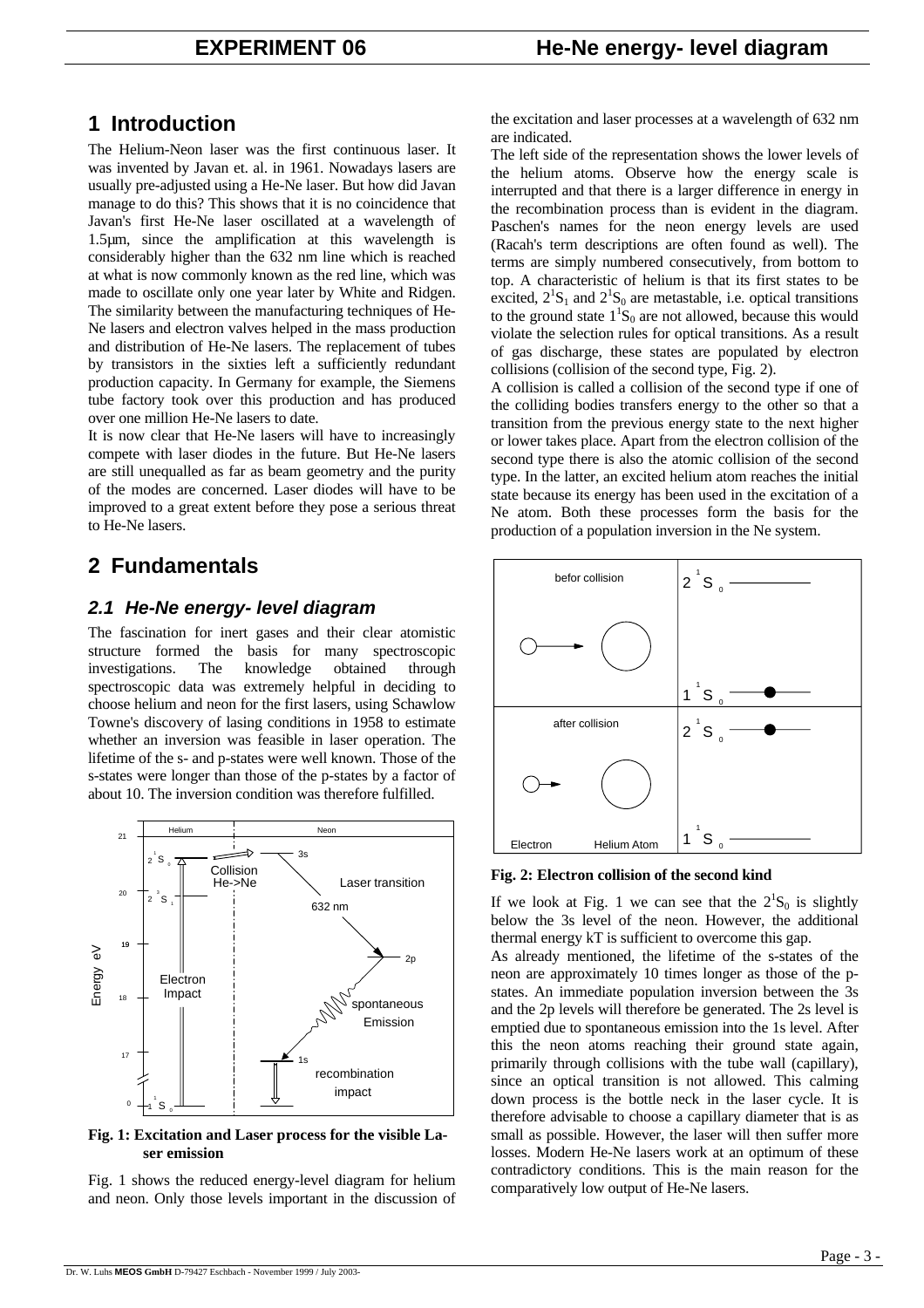# **EXPERIMENT 06 He-Ne energy- level diagram**

We have discussed the laser cycle of the commonly known red line at 632 nm up to this point. However the neon has several other transitions, used to produce about 200 laser lines in the laboratories. The following explanation describes the energy-level diagram for further visible lines. After that infrared laser transitions will be discussed.



**Fig. 3: The most important laser transitions in the neon system** 

The 3s state is populated by Helium atoms of the  $2^1S_0$ , state as a result of an atomic collision. The 3s state consists of 4 sub-states out of which it is primarily the  $3s_2$  state which has been populated through the collision process. The population density of the other 3s sub-states is app. 400 times less than that of the  $3s_2$  state. The 2s state is populated by the Helium atoms of the  $2<sup>3</sup>S<sub>1</sub>$ , as a result of an atomic collision.

The four sub-states of the 2s group are all populated in a similar way. Visible (VIS) optical transitions and laser processes are taking place between the 3s2→2pi and infrared (IR) between the 2si→2pi energy levels.

The following table shows the most important laser transitions. The Einstein coefficients  $A_{ik}$  are given for the visible lines and amplification is indicated as a percentage per meter.

Further laser transitions are known, which start at the 3s2 level and terminating at the 3p level of the neon. However, these laser transitions lie even further within the infrared spectral range and cannot be detected with the silicon detector used in the experiment. They are not particularly suitable for experiments. Notice that these lines are originating from the same level as the visible lines and are therefore competing with them. Since the cross-section of the stimulated emission is increasing with  $\lambda^3$  as well, the amplification of these lines is therefore very strong. This applies to the 3.39 µm line in particular, which, due to a sufficiently long capillary, shows laser activity (so called super fluorescence) even without an optical resonator.

| <b>Transition</b>      | Wavelength              | $A_{ik}$        | Gain  |
|------------------------|-------------------------|-----------------|-------|
|                        | [nm]                    | $[10^8 s^{-1}]$ | [%/m] |
| $3s2 \rightarrow 2p1$  | 730.5 <sup>3</sup>      | 0,00255         | 1,2   |
| $3s2 \rightarrow 2p2$  | 640.1 $^{\circ}$        | 0,0139          | 4,3   |
| $3s2 \rightarrow 2p3$  | 635.2 $\circledcirc$    | 0,00345         | 1,0   |
| $3s2 \rightarrow 2p4$  | $632.8\text{ }^{\circ}$ | 0.0339          | 10,0  |
| $3s2 \rightarrow 2p5$  | 629.4 $^\circledR$      | 0.00639         | 1,9   |
| $3s2 \rightarrow 2p6$  | 611.8 $^\circ$          | 0.00226         | 1,7   |
| $3s2 \rightarrow 2p7$  | 604.6                   | 0.00200         | 0,6   |
| $3s2 \rightarrow 2p8$  | 593.9                   | 0.00255         | 0,5   |
| $3s2 \rightarrow 2p9$  | $\star$                 |                 |       |
| $3s2 \rightarrow 2p10$ | 543.3                   | 0.00283         | 0,52  |
| $2s2 \rightarrow 2p1$  | $1523.1$ <sup>2</sup>   |                 |       |
| $2s2 \rightarrow 2p2$  | 1177.0 $^{\circ}$       |                 |       |
| $2s2 \rightarrow 2p3$  | 1160.5                  |                 |       |
| $2s2 \rightarrow 2p4$  | $1152.6^{\circ}$        |                 |       |
| $2s2 \rightarrow 2p5$  | $1141.2^{\circ}$        |                 |       |
| $2s2 \rightarrow 2p6$  | 1084.7 <sup>3</sup>     |                 |       |
| $2s2 \rightarrow 2p7$  | 1062.3                  |                 |       |
| $2s2 \rightarrow 2p8$  | 1029.8                  |                 |       |
| $2s2 \rightarrow 2p9$  | ★                       |                 |       |
| $2s2 \rightarrow 2p10$ | 886.5                   |                 |       |
| $2s3 \rightarrow 2p2$  | $1198.8^{\circledcirc}$ |                 |       |
| $2s3 \rightarrow 2p5$  | $1161.7^{\circledS}$    |                 |       |
| $2s3 \rightarrow 2p7$  | $1080.1^{\circledS}$    |                 |       |

#### **Table 1: Transitions and Laser lines**

- c Laser transitions are demonstrated in the experiment if laser tube is supplied with perpendicular or Brewster windows
- d Laser transition is demonstrated if laser tube is supplied with Brewster windows and special set of mirrors
- e Laser transitions are demonstrated in the experiment if laser tube is supplied with Brewster windows and IR mirror set
- $\star$  Transition not allowed

Appropriate measures must be taken to suppress the super fluorescence to avoid a negative influence on the visible laser lines.



#### **Fig. 4: Modern He-Ne laser with glass-to-metal soldering of the anode, cathode and laser mirror**

Fig. 4 shows a modern laser tube made with highly perfected manufacturing techniques and optimised to suit the physical aspects of the laser. This applies to the resonator in particular, which is designed for a best possible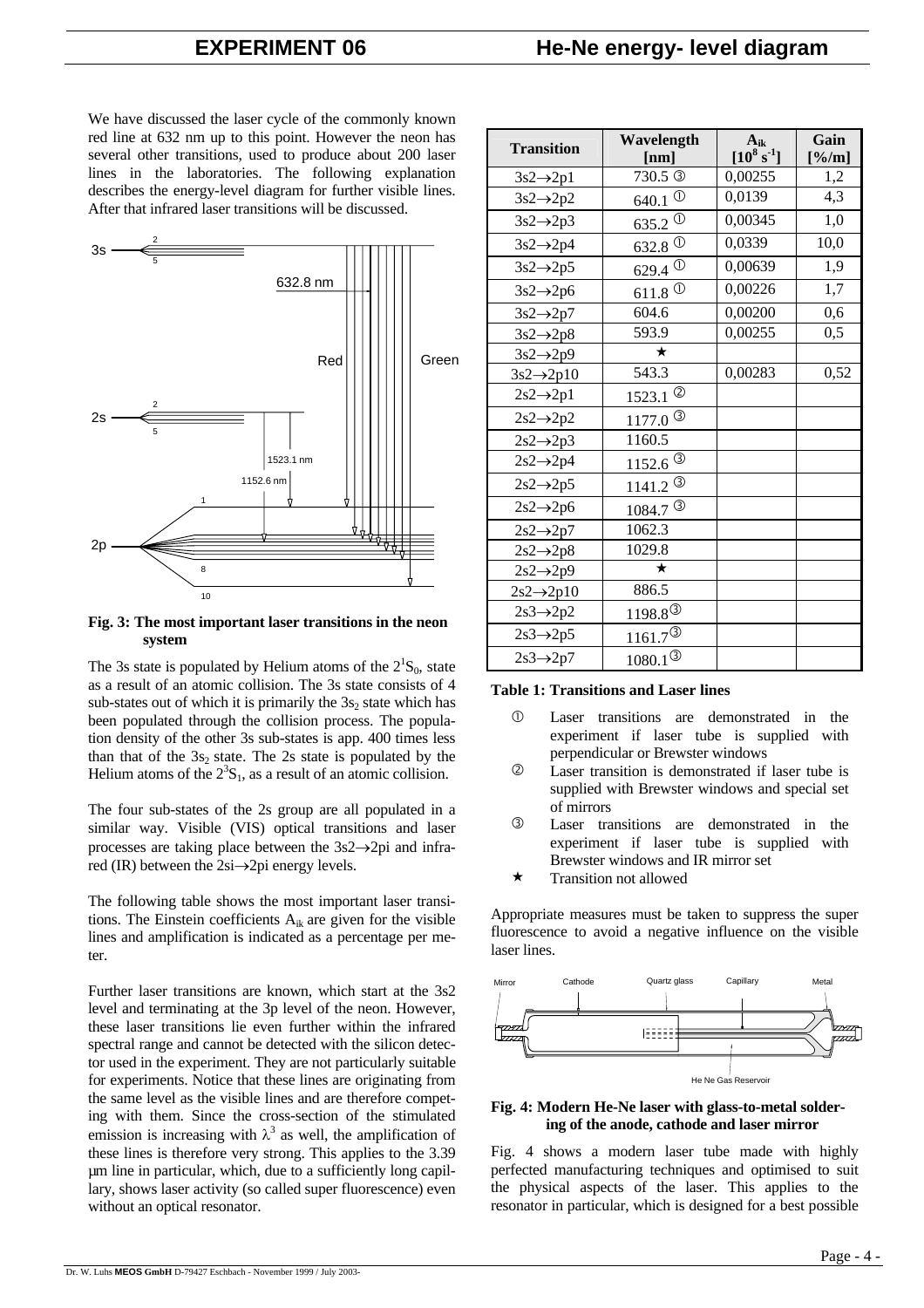output in the fundamental mode with a purely Gaussian beam and spectral purity in single mode operation (e.g. for interferometric length measurement). The fulfilment of this demand depends, amongst other aspects, on the optimal adaptation of the resonator to the amplification profile of the Neon. The behaviour of Neon during amplification will therefore be discussed first.

# *2.2 Amplification of the Neon atoms*

The Neon atoms move more or less freely in the laser tube but at different speeds. The number N of neon atoms with the mass m, within a speed interval of v to v+dv is described according to the Maxwell-Boltzmann distribution (Fig. 5).

$$
\frac{n(v)}{N} = \frac{4}{\sqrt{\pi}} \cdot \frac{v^2}{\sqrt[3]{(2kT/m)^2}} \cdot e^{\frac{mv^2}{k \cdot T}} dv
$$

T is the absolute temperature and k Boltzman´s constant The above equation is applicable for all directions in space. However, we are only interested in the distribution of speed in the direction of the capillary. Using  $v^2 = v_x^2 + v_y^2 + v_z^2$ we obtain for the direction x:

$$
\frac{n(v_x)}{N} = \sqrt{2kT/m} \cdot e^{-\frac{mv^2}{k \cdot T}} dv_x
$$
 Eq. 2.1

A resting observer will now see the absorption or emission frequency shifted, due to Doppler's effect (Ch.Doppler: Abh. d. K. Boehmischen Ges.d.Wiss. (5). Vol.II (1842) P.465), and the value of the shift will be:

$$
v = \frac{v_0}{1 \pm v/c}
$$
 assuming v << c  
**Eq. 2.2**

 $v_0$  is the absorption or emission frequency of the resting neon atom and c the speed of light. If the Doppler equation (Eq. 2.1)is used to substitute the velocity v in the Maxwell-Boltzmann´s velocity distribution (Eq. 2.2) the line broadening produced by the movement of Neon atoms can be found. Since the intensity is proportional to the number of absorbing or emitting Neon atoms, the intensity distribution will be:

$$
I(v) = I(v_0) \cdot e^{-\left(c \frac{v - v_0}{v_0 \cdot v_w}\right)^2}
$$
 Eq. 2.3

 $v_{\rm w}$  is the most likely speed according to:  $\rm\,V_{\rm w}$  = 2kT m



#### **Fig. 5: Probability Distribution for the velocity v of the neon atoms at an interval v to**  $v + dv$ **.**

The full width at half maximum is calculated by setting I(v)= $1/2$  I(v<sub>0</sub>) and the result is:

$$
\Delta \mathbf{v}_{\text{Doppler}} = \sqrt{4 \cdot \ln 2} \cdot \frac{\mathbf{v}_{\text{w}}}{c} \cdot \mathbf{v}_{0}
$$
 Eq. 2.4

We can conclude from Eq. 2.4 that the line broadening caused by Doppler's effect is larger in the case of:

> higher resonance frequencies  $v_0$ or smaller wavelengths ( $v_0 = c/\lambda_0$ , UV-lines) higher most likely velocity  $v_w$ that means higher temperature T

and smaller in the case of:

a larger particle mass.

The line profile also corresponds to a Gaussian distribution curve (Eq. 2.3). Fig. 6 shows this kind of profile. The histogram only approaches the distribution curve when the speed intervals dv are small.



**Fig. 6: Inhomogeneous line profile, speed intervals dv** 

Why these speed intervals dv or frequency intervals dν you may ask. Actually there are formal reasons for this. Not having any intervals at all would be like wanting to make a statement on fishing out a particle with an exact speed or frequency from the ensemble. It is almost impossible to do. So, we define finite probabilities of ensembles by using intervals. If we succeed in this, we can make the intervals smaller and work with "smooth curves". On closer observation we can see that a line broadened by the Doppler effect actually does not have a pure Gaussian distribution curve. To understand this, we pick out an ensemble of Ne atoms whose speed components have the value v in the direction we are looking at. We expect that all these atoms emit light with the same frequency  $v$  or wavelength  $\lambda$ . But we have to consider an additional effect which is responsible for the natural linewidth of a transition. We know that each energy level poses a so called life time. The population  $n_2$  of a state 2 decays into a state 1 with lower energy with a time constant  $\tau_s$  following the equation :

$$
n_2(t) = n_2(t=0) \cdot e^{-A_{21} \cdot t} \qquad \text{with } \tau_s = 1/A_{21}
$$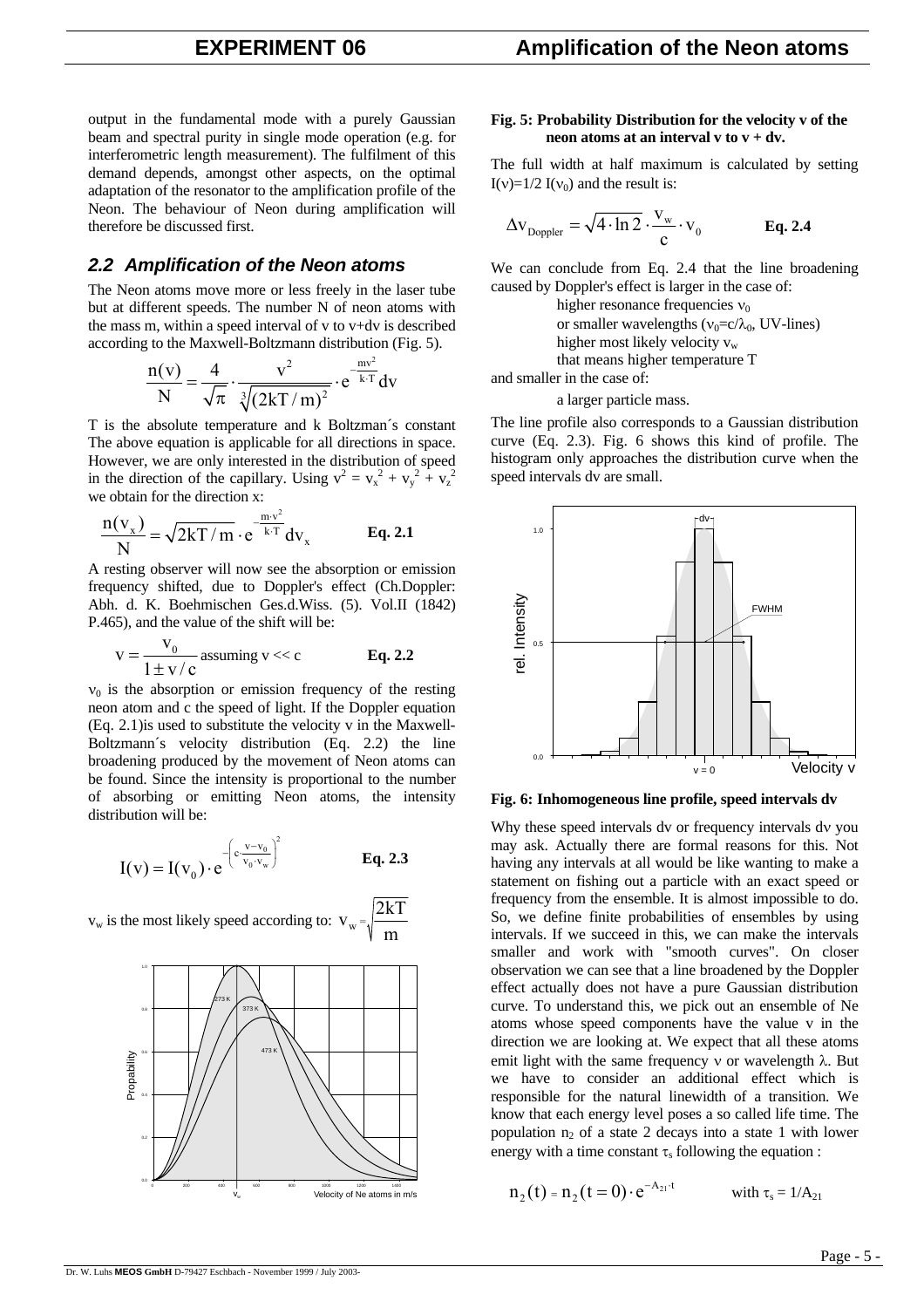$A_{21}$  is the famous Einstein coefficient for the spontaneous emission. The emission which takes place is termed as spontaneous emission.



**Fig. 7: Decay of the population of state 2 into a state 1 with lower energy** 

This shows us, that the ensemble of Ne atoms does not emit light at a single frequency. It emits a frequency spectra represented by an Lorentz profile (Fig. 8).

$$
\delta(v) = \frac{1}{4\pi \cdot (v - v_{21})^2 + (1/2 \cdot \tau_s)^2}, v_0 \equiv v_{21}
$$

The exact profile formation can be determined from the convolution of the Gaussian profile with the individual Lorentz profiles. The result obtained in this manner is called as the Voigt profile. Since one group of particles in an ensemble can be assigned to a given speed v, these groups have characteristics that differentiate them. Every group has its own frequency of resonance. Which group a photon interacts with depends on the energy (frequency) of the photon. This does not affect the other groups which are not resonant on this interaction. Therefore such kind of a gain profile is termed inhomogeneous.



#### **Fig. 8: Natural linewidth (FWHM) caused by spontaneous emission**



### **Fig. 9: Natural broadened line profiles (homogeneous) for groups of speed v within the inhomogeneous Doppler broadened gain profile**

As we already know gain occurs in a medium when it shows inversion. This means that the population density of the upper level  $n_2$  (3s in the Ne-system) is larger than the population density of the lower state  $n_1$  (2p). In Fig. 10 the population profiles are rotated by 90° to draw them in the well known energy level diagram. Transition can only take place between sub-ensembles which have the same velocity v because the optical transition does not change the speed of the particular Ne atom.



### **Fig. 10: Population inversion and transition between sub-ensembles with same velocity v**

The situation of Fig. 10 shows a population inversion  $n_2$  $n_1$ . Besides some specific other constants the gain is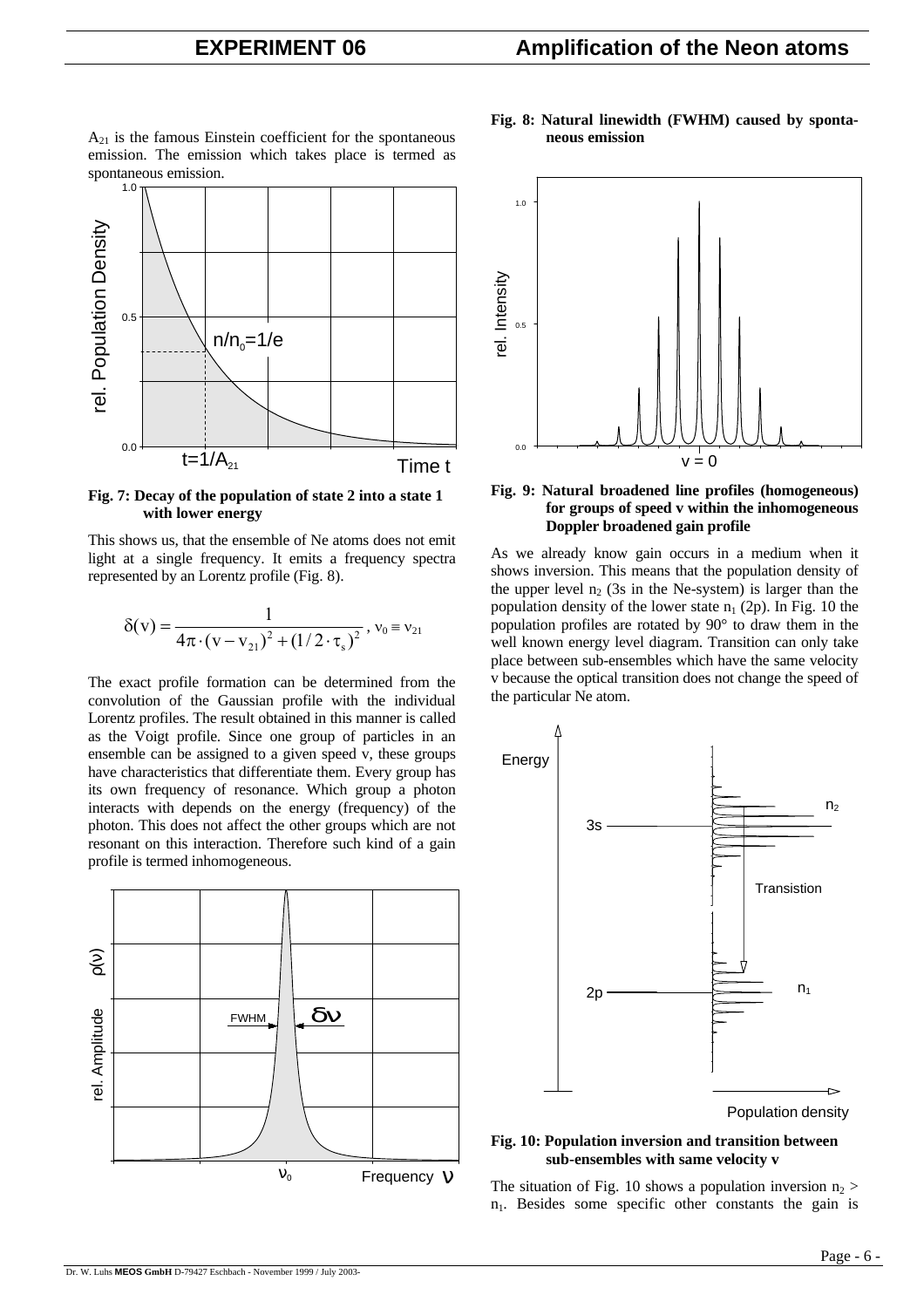proportional to the difference  $n_2 - n_1$ . Now we will place the inverted ensemble of Ne atoms into an optical cavity, which is formed by two mirrors having the distance of L. Due to the spontaneous emission photons are generated which will be amplified by the inverted medium and reflected back from the mirrors undergoing a large number of passes through the amplifying medium. If the gain compensates for the losses, a standing laser wave will be built up inside the optical resonator. Such a standing wave is also termed as oscillating mode of the resonator also eigenmode or simply mode. Every mode must fulfil the following condition:

$$
L = n \cdot \frac{\lambda}{2} \text{ or } L = n \cdot \frac{c}{2v}
$$

L represents the length of the resonator,  $\lambda$  the wavelength, c the speed of light, ν the frequency of the generated light and n is an integer number. Thus every mode has its frequency of



#### **Fig. 11: Standing longitudinal waves in an optical resonator. A with n nodes and B with n+3 nodes**

e.g. A He-Ne-Laser with a resonator length of 30 cm at an emission wavelength  $\lambda$  of 632.8 nm will have the following value for n:

$$
n = \frac{v}{c} \cdot 2 \cdot L = 2 \cdot \frac{L}{\lambda} = 2 \cdot \frac{0.3}{632.8 \cdot 10^{-8}} = 949.167
$$

The difference in frequency of two neighboured modes is:

$$
\Delta v = v(n+1) - v(n) = (n+1) \cdot \frac{c}{2L} - n \cdot \frac{c}{2L} = \frac{c}{2L}
$$

In the above example the distance between modes would be

$$
\Delta v = \frac{3 \cdot 10^8}{2 \cdot 0.3} = 5 \cdot 10^8 \,\text{Hz} = 500 \,\text{MHz}
$$

If the active laser material is now brought into the resonator standing waves will be formed due to the continuous emission of the active material in the resonator and energy will be extracted from the material. However, the resonator can only extract energy for which it is resonant. Strictly

speaking, a resonator has an indefinite amount of modes, whereas the active material only emits in an area of frequency determined by the emission line width. Fig. 12 shows the situation in the case of material that is inhomogeneously broadened.



#### **Fig. 12: Inhomogeneous gain profile (Gaussian profile) interacting with an optical resonator**

If the laser is operating in a stationary state, we can see that it is emitting several longitudinal modes. These are exactly the same modes that will be found in the emission profile. Since the modes are fed by an inhomogeneous emission profile they can also exist independently. The He-Ne-Laser is a classic example of this.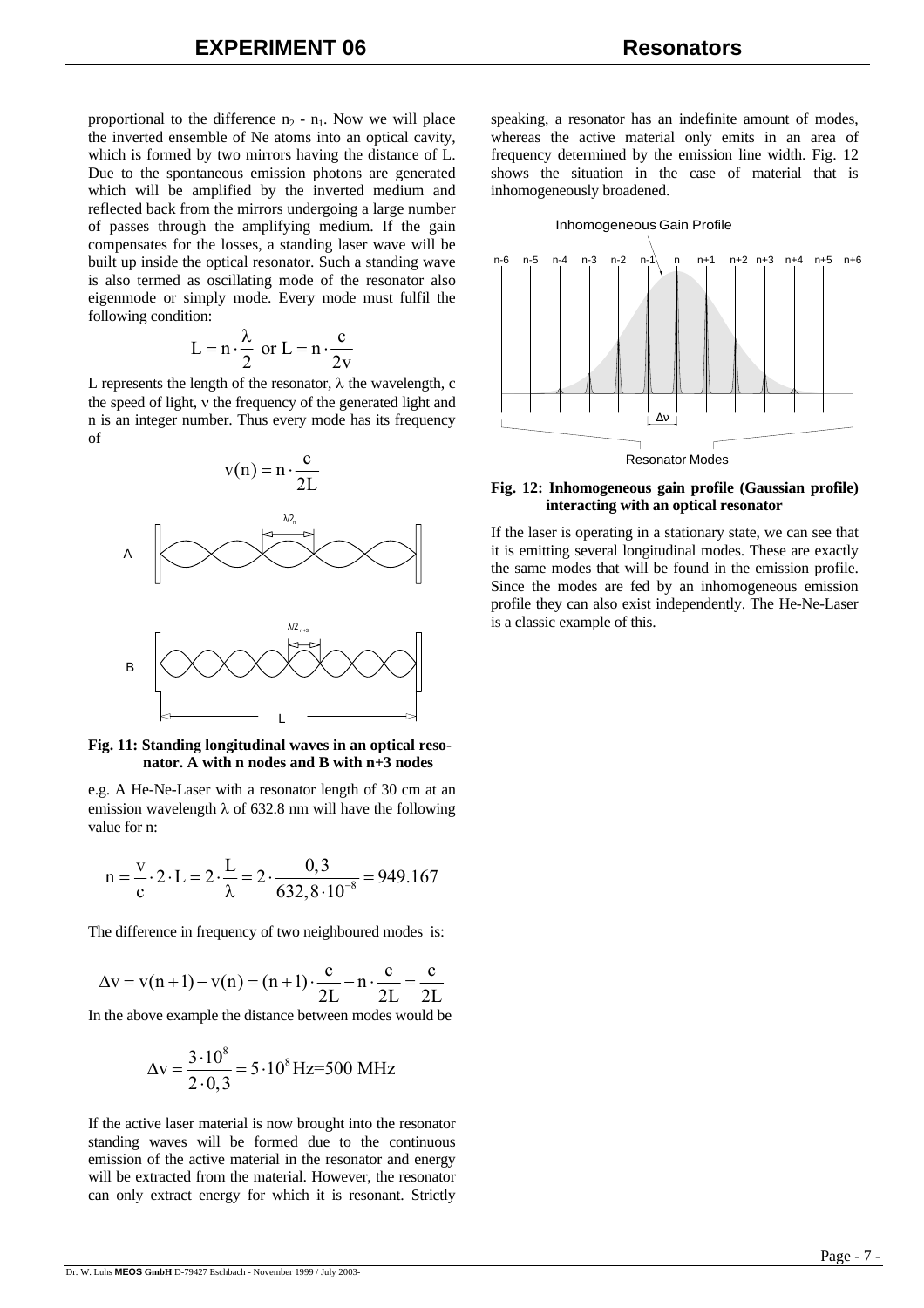# **EXPERIMENT 06 Resonators**

# *2.3 Resonators*

In the following section some fundamentals used in the description and calculation of optical resonators will be introduced. Stability diagrams, the beam radius and beam sizes for the resonator types used in later experiments will be calculated and discussed. The investigations and calculations will be carried out for an "empty" resonator since the characteristics of the resonator will be particularly influenced (e.g. thermal lenses, abnormal refractive index etc.). The ABCD law will be introduced and used in this context. Just like the Jones matrix formalism this type of optical calculation is an elegant method of following the beam (ray tracing) in a complex optical system. Fig. 13 shows that an identical lens system can be constructed for every optical resonator. The beam path of the resonator can be traced using the ABCD law, aided by an equivalent lens system. So, how does the ABCD law work ?

First we must presume that the following calculations are correct for the limits of geometric optics, that is if the beam angle is < 15° to the optical axis, close to  $\sin \alpha \approx \alpha$ . This has been fulfilled in most systems, especially for laser resonators. A light beam is clearly defined by its height x to the optical axis and the slope at this



**Fig. 13: Spherical resonator with equivalent lens guide**  point (Fig. 14).

A



**Fig. 14: (A) light beam with the characteristic parameters, (B) Trace through a lens.** 

The matrix to be introduced is called the beam transfer matrix or ABCD matrix. When this matrix is applied to the input quantities  $x_1$  and  $\alpha_1$  the resulting output quantities will be  $x_2$  and  $\alpha_2$ :

$$
\begin{pmatrix} x_2 \\ \alpha_2 \end{pmatrix} = \begin{pmatrix} A & B \\ C & D \end{pmatrix} \cdot \begin{pmatrix} x_1 \\ \alpha_1 \end{pmatrix}
$$

Example A in Fig. 10 shows the free propagation of a beam, from which we can deduce that  $\alpha_1 = \alpha_2$  and  $x_2 = x_1 + \alpha_1 y$ . So, the ABCD matrix in this case is:

$$
A = \begin{pmatrix} 1 & y \\ 0 & 1 \end{pmatrix}
$$

In example B which shows a thin lens the matrix is:

$$
\mathbf{B} = \begin{pmatrix} 1 & 0 \\ -1/f & 1 \end{pmatrix}
$$

It is easy to understand that the combination of example A and B is a result of free beam propagation with subsequent focusing with a thin lens

$$
X_2 = A \cdot B \cdot X_1
$$

A series of ABCD matrices for different optical elements can be drawn out with this method. They have been compiled by Kogelnik and Li [3]. The above examples are sufficient for the calculation of a resonator. Beams in an optical resonator have to pass through the same optical structure several times. After passing through it n times the ABCD law for a particular place Z of the lens guide (Fig. 13) would be:

$$
\begin{pmatrix} x_f \\ \alpha_f \end{pmatrix}^n = \begin{pmatrix} A & B \\ C & D \end{pmatrix}^n \cdot \begin{pmatrix} x_i \\ \alpha_i \end{pmatrix}
$$

In this case the ABCD matrix is the identical lens guide given to the resonator. The n-th power of a 2 x 2 matrix is calculated as follows:

$$
\begin{pmatrix}\nA & B \\
C & D\n\end{pmatrix}^n = \frac{1}{\sin(\theta)} \cdot \begin{pmatrix} a & b \\
c & d \end{pmatrix}
$$
\n
$$
a = A \cdot \sin(n\theta) - \sin((n-1) \cdot \theta)
$$
\n
$$
b = B \cdot \sin(n\theta)
$$
\n
$$
c = C \cdot \sin(n\theta)
$$
\n
$$
d = D \cdot \sin(n\theta) - \sin((n-1) \cdot \theta)
$$
\n
$$
\theta = \arccos\left(\frac{A+D}{2}\right)
$$

The trace of the above ABCD matrix  $|A+D|$  must be < 1 if the beams are to remain within the lens guide. So,

$$
|A + D| \le 1
$$
 Eq. 2.5

This is now the criteria of stability for the lens guide and therefore also for the accompanying resonator.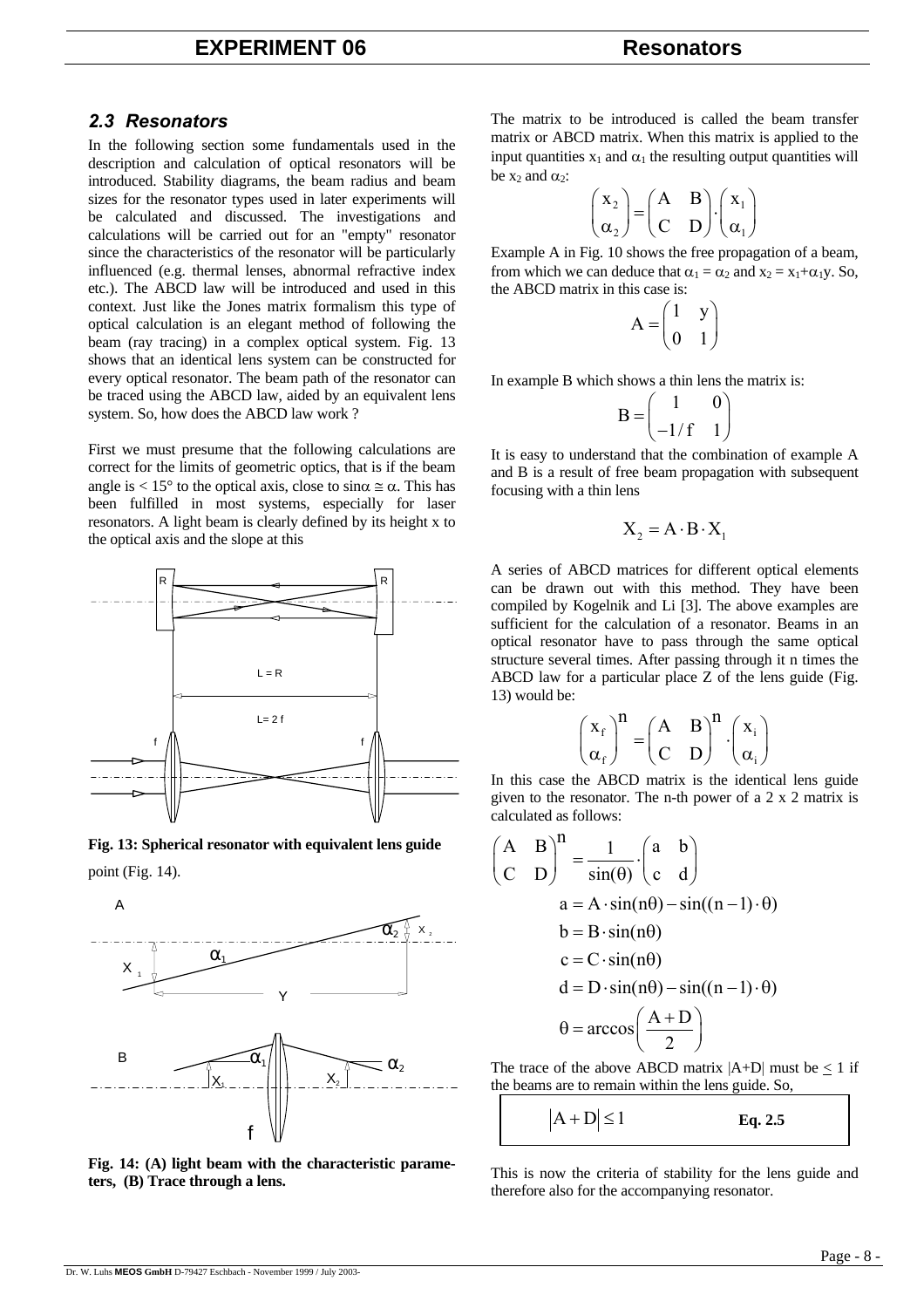Let us conclude.

An identical lens guide system can be allocated to every resonator. The ABCD matrix is determined for this optical structure (several simple lenses). The stability diagram for the different mirror intervals with given mirror radii is deduced using Eq. 2.5.

# *2.4 Laser tubes and Brewster windows*

Brewster windows function in two ways. They hermetically seal the tube, as well as ensuring that there is a definite polarisation in laser oscillation without additional losses.



### **Fig. 15: Laser tube with Brewster windows as used in the experiment and perpendicular windows with highly anti reflection coating**

The discharge only burns in the capillary. This is ensured by the expansion and melting of the capillary with the glass tube. Brewster windows are soldered on to a special metal (Vacon). The window flange on the anode side is made completely out of glass, to prevent coming into contact with the harmful high voltage during the required cleaning work. The tube being used has a ignition voltage of approx. 8 k V and an operating voltage of approx. 2 kV. The optimal current for the 632 nm line is 5 mA.



Increase of Beam Deviation

### **Fig. 15: Two possible arrangements of Brewster windows. The one above compensates for displaced beams.**

The Brewster windows of the laser tube are arranged in a way that enables compensation for beam displacement by the windows.

# *2.5 Wavelength selection*

Lasers that are continuously variable from UV to IR, are probably the dream of every laser physicist. There has been a lot of research in this area and some goals have been partially achieved. e.g. The dye laser is a variable laser, but it is only variable at a wavelength of approx. 50 - 100 nm, depending on the dye used each time. The dye laser is being increasingly replaced by Titan -Sapphire lasers which emit from dark red to IR. A birefringent filter is usually used in these systems as a tuning element, as described in 2.5.2. Both lasers require argon-ion lasers as a source of pumped light. This laser can oscillate on several lines. The tuning element in this case is a Littrow prism, as described below.

# **2.5.1 Littrow prism**

Littrow's idea is simple, therefore it is also ingenious. He produced a prism in which the refractive angle is measured in such a way that, in the arrangement of the minimal deviation (beam runs parallel to the hypotenuse), the beam enters the prism just under the Brewster angle. In this way, there are no reflection losses. This kind of prism is also known as a Brewster prism.

Littrow then took the prism apart by cutting it down the middle and coated the ensuing surface with a highly reflecting substance. If the refractive index of the first layer is similar to the prism material, the Fresnel losses will be considerably reduced and the result will be an element suffering few losses, that can be used inside the resonator to select wavelengths.





Arrangement within the Laser Resonator

### **Fig. 16: Formation of a Littrow prism out of a Brewster prism and its arrangement inside the resonator**

# **2.5.2 Birefringent crystal**

Birefringent crystals are indispensable in laser technology. They are used as optical retarder and also as tuning elements. At this point we will introduce a formalism describing the interaction between light and birefringent optics in a simple way. This formalism enables us to analyse and represent the way in which various birefringent components work, with regard to computer applications in particular.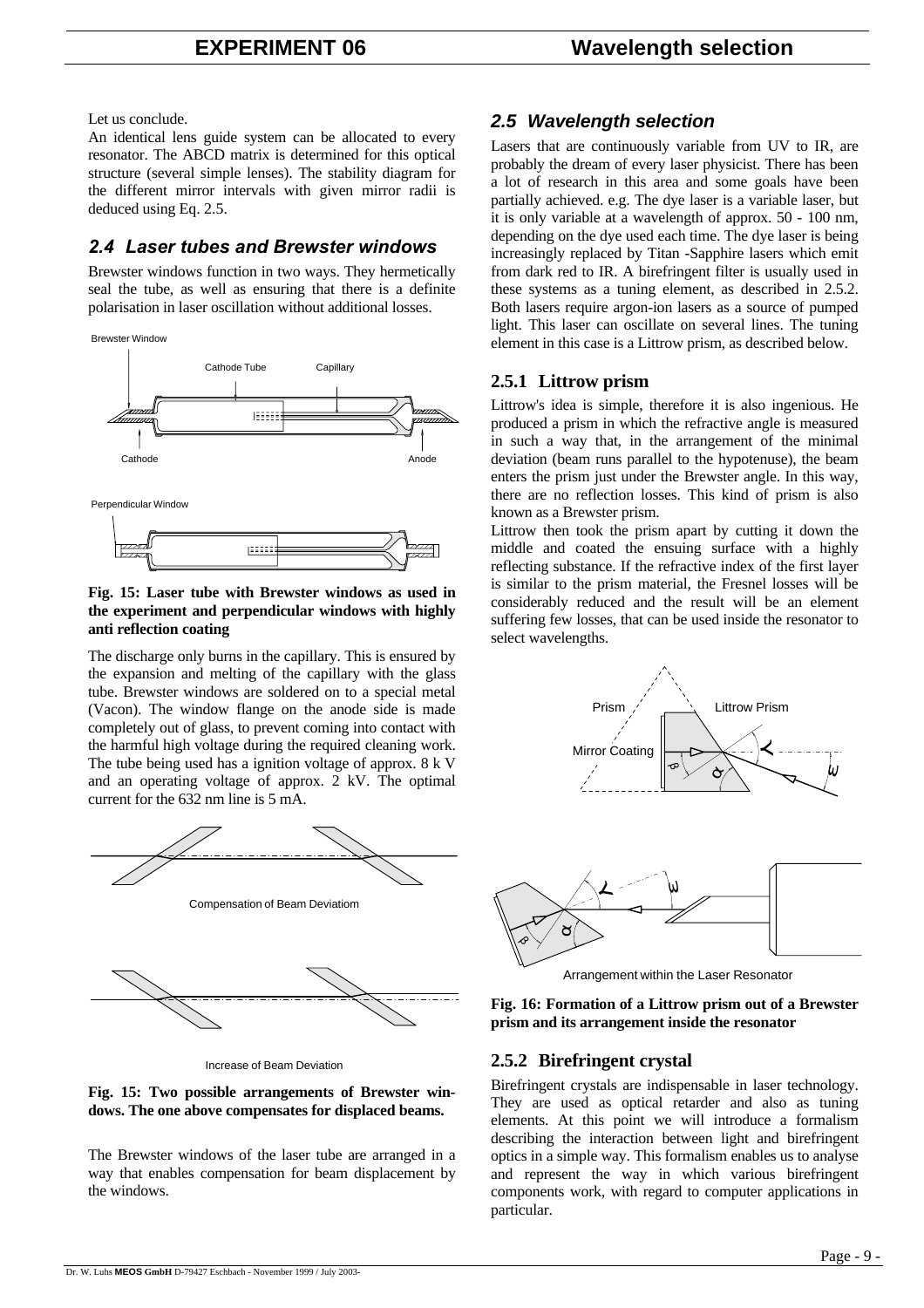### **2.5.3 Jones Matrix Formalism**

Jones created the basis for this formalism in 1941. We should really be grateful to him. He was probably one of those people who didn't think much of exercises with complex numbers and sin and cos theorems.

The electric field intensity of light is usually represented in the vectorial form:  $\vec{E}$   $\vec{E}$  and  $\vec{E}$ 

$$
\vec{E} = \vec{E}_0 \cdot \sin(\omega t + \vec{k}\vec{r} + \delta)
$$

 $\vec{E}_0$  is the amplitude unit vector describing the size and direction (polarisation) of the electrical field

 $ω = 2 π v$ , v is the frequency of light t is the time

k  $\overline{a}$ is the wave vector, containing the propagation direction and the wavelength  $\lambda$ ,  $|\vec{k}| = \frac{2\pi}{\lambda}$ 

 $\vec{r}$  is the displacement vector in the system of coordinates of the light wave

 $n_1 - n_2$  $\delta = \frac{2\pi}{\hbar} |\vec{r}_i - \vec{r}_i|$ λ  $|\vec{r}_i - \vec{r}_2|$  is a constant phase shift with respect either on a fixed coordinate or a fixed frequency

A complete description of a light wave still requires information on the magnetic field of the light wave. However, it need not be considered for most applications in the field of optics since the interaction of light with materials that do not absorb, is primarily of an electrical nature and not a magnetic one. As regards strictly theoretical derivations the magnetic field must fulfil certain conditions for continuity at the bordering surfaces. We do not propose to reflect on this aspect, however, and will therefore not discuss it any further at this point.



**Fig. 17: Passage of a light wave through an optical plate. The term "optical" is used to indicated that this plate has been manufactured for optical applications and that apart from characteristics specific to the material, the light wave has no outside obstacles (e.g. bubbles, impurities, etc.).** 

The situation represented in Fig. 17 is typical for the use of birefringent components. It is therefore sufficient to be interested only in the X and Y components of the electrical field E. So, the light wave will be described by

$$
\mathbf{J} = \begin{pmatrix} \mathbf{E}_{\mathbf{x}} \cdot \mathbf{e}^{\text{i} \omega t} \\ \mathbf{E}_{\mathbf{y}} \cdot \mathbf{e}^{\text{i} \omega t + \delta} \end{pmatrix} \qquad \qquad \mathbf{Eq. 2.6}
$$

Since the frequency of the X and Y amplitude will always be the same and for power calculations fast oscillating terms will be neglected, we can simplify Eq. 2.6 to:

$$
J = \begin{pmatrix} E_x \\ E_y \cdot e^{i\delta} \end{pmatrix}
$$

Let us normalise the power P of the light wave to 1. Then

$$
P = E_x^2 + E_y^2 = 1
$$

It can easily be deduced that:

$$
P=J\;J^{\text{-}1}
$$

The minus sign in the J exponent means the conjugate complex of J (i.e. substitute i by -i). For a light wave that is polarised in the direction of the Y-axis it will be:

$$
J = \frac{1}{\sqrt{2}} \cdot \begin{pmatrix} 0 \\ 1 \end{pmatrix}
$$

In an analogous representation for a wave polarised in the direction of X the equation would be:

$$
J = \frac{1}{\sqrt{2}} \cdot \begin{pmatrix} 1 \\ 0 \end{pmatrix}
$$

We know that, based on the validity of the superposition principle of linear optics, any given number of polarised linear waves can be represented by the vectorial addition of two mutually perpendicular individual waves. By adding the two Jones vectors given above we would get linear polarisation of light oscillating at 45 degrees to the X or Y axis.

$$
J = J_1 + J_2 = \frac{1}{\sqrt{2}} \begin{pmatrix} 1 \\ 0 \end{pmatrix} + \frac{1}{\sqrt{2}} \begin{pmatrix} 0 \\ 1 \end{pmatrix} = \frac{1}{\sqrt{2}} \begin{pmatrix} 1 \\ 1 \end{pmatrix}
$$

If one component has a phase shift  $\delta$  with respect to the other component, the result will be elliptical polarised light. If the phase shift  $\delta$  is  $\lambda/4$  the result will be the circular polarisation of light.

$$
\delta = \frac{2\pi}{\lambda} \cdot \Delta \quad , \ \ \Delta = \frac{\lambda}{4} \Longrightarrow \delta = \frac{\pi}{2}
$$

The Jones vector for this kind of light has the following form.

$$
J = \frac{1}{\sqrt{2}} \cdot \begin{pmatrix} 1 \\ i \end{pmatrix}
$$
 note :  $e^{\frac{i\pi}{2}} = i$ 

An optical component which can produce such a phase shift is called " birefringent " or double refractive. An element which works selectively on one component only works as polariser. The difference between the two is that whereas the polariser removes a component, the birefringent plate slows one component down in relation to the other, in a way that the components differ in phase behind the plate. Before giving the Jones matrices for these elements we will explain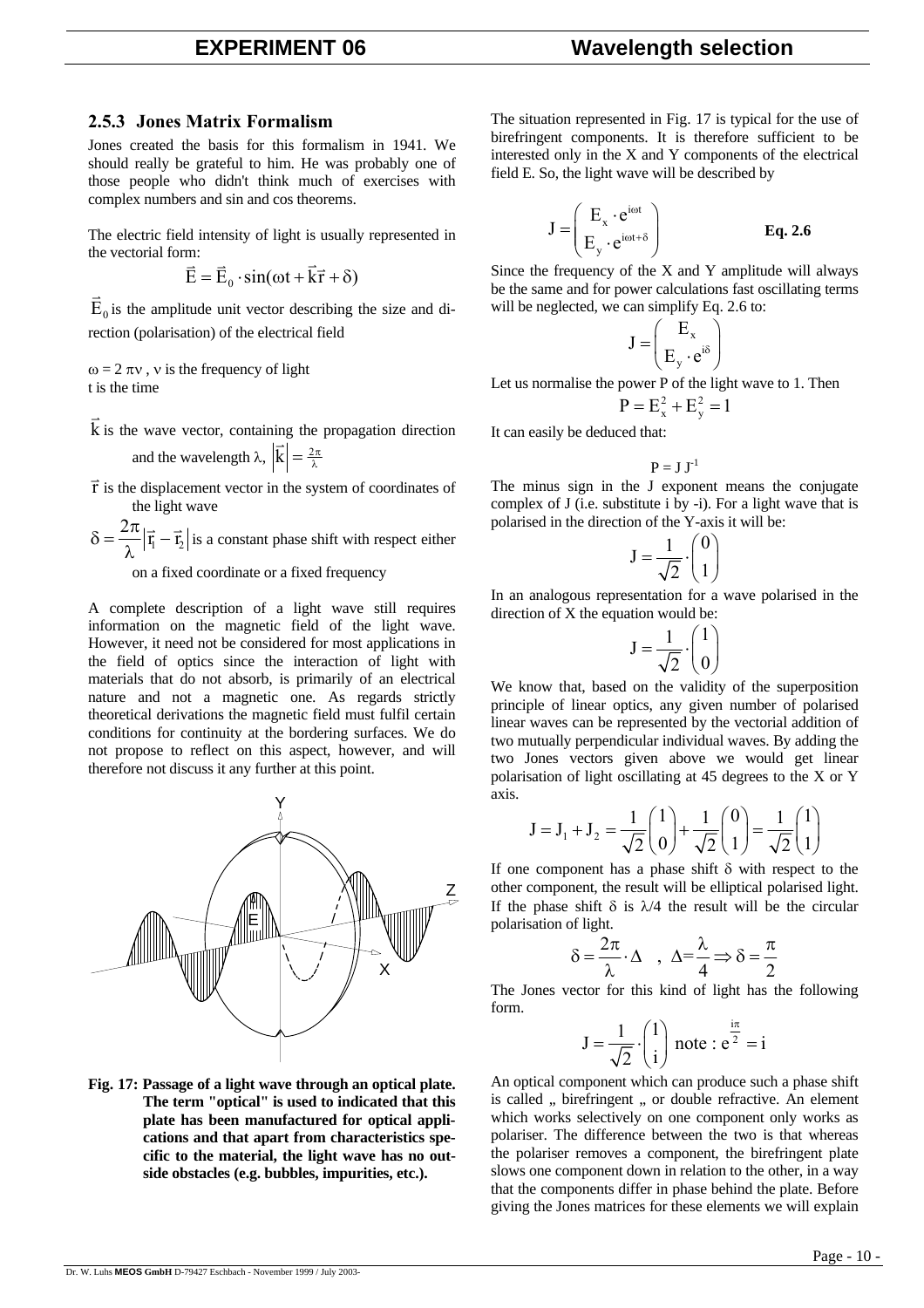briefly the way the elements work. A simple model will be used for this purpose. Light will be observed as an electromagnetic oscillation. We consider the optical component as a collection of many dipoles. These dipoles are determined by the type and form of the electron shells which each atom or molecule has. These dipoles are excited by the electromagnetic field of the light and are thus turned out of their equilibrium (susceptibility).The dipoles absorb energy of the light (virtual absorption) and send them out again. However, a dipole cannot send its beam in the direction of its own axis. If a crystal has two kind of dipoles, which are at a particular angle to each other, they can only emit and absorb light within the area of their angles. If the process of absorption and emission is slower in one kind of dipole than in the other there will be a phase shift. Macroscopically it seems as if there were a higher refractive index. A change in beam direction takes place because of the different dipole directions, i.e. there are two separate beam directions within the component. If a parallel light beam penetrates into this kind of material the result is, indeed, two beams leaving the crystal. In this case both beams are polarised perpendicularly to each other and have a phase shift between each other.



#### **Fig. 18: Birefringent crystal**

This phenomenon is called birefringence. These two marked directions of the crystal also have two distinctive refractive indices. Since one beam appears to be violating the Snell's law, it is called extraordinary (eo) and the one behaving normally is ordinary (o). Crystal quartz and calcite are materials which behave in this way. There are also a series of other crystals but these two have proved successful in laser technology. Thin plates, used as optical retarder are mostly made out of quartz because it is hard enough for this purpose. Mica sheets have also been used but they are not suitable for use inside the resonator because of the losses involved. Please note that only crystal quartz has a birefringent behaviour. Quartz that has already been melted (Quartz glass) loses this quality. A whole series of laser components are made out of calcite [1]. Short calcite crystals are sufficient to produce the required beam separation, e.g. as with the active Q-switch, because of the great difference between the ordinary and extraordinary refractive indices. The Jones matrix formalism can now be applied in the description of the interaction of a light wave with such materials. Retarding plates and polarisers can be represented as Jones matrices in the same way that a plane wave can be represented as a Jones vector. Polarisers which allow X or Y polarised to pass are as follows:

$$
P_x = \begin{pmatrix} 1 & 0 \\ 0 & 0 \end{pmatrix} \text{ and } P_y = \begin{pmatrix} 0 & 0 \\ 0 & 1 \end{pmatrix}
$$

If the polariser is turned around the beam over the angle θ, P must be treated with the transformation or rotational matrix:

$$
R(\theta) = \begin{pmatrix} \cos(\theta) & \sin(\theta) \\ -\sin(\theta) & \cos(\theta) \end{pmatrix}
$$

and the result for the turned polariser will be:

$$
P(\theta) = R(-\theta) \cdot P \cdot R(\theta)
$$

A birefringent plate whose optical axis runs parallel to the x or y axis has the following Jones matrix:

$$
V = \begin{pmatrix} e^{-i\frac{\delta}{2}} & 0 \\ 0 & e^{i\frac{\delta}{2}} \end{pmatrix}
$$

and has also to be transformed by the rotational matrix  $R(\theta)$ in case the optical axis of the crystal was rotated around the angle θ. To prevent misunderstandings regarding the optical axes, we must point out that the optical axis of the crystal is the one in which the ordinary refractive index is effective. An account of an examination carried out with a  $\lambda/2$  plate using the Jones matrix formalism is given in [1]. A birefringent plate made out of crystal quartz is used in the He-Ne experimental laser for selecting the wavelengths. This kind of element is also known as a birefringent filter or birefringent tuner. This element was originally used to tune dye lasers. It was first successfully used in a He-Ne laser by this author [2]. The arrangement within the laser is shown in Fig. 19.



#### **Fig. 19: Birefringent filter for wavelength selection inside the resonator**

The birefringent plate is placed under the Brewster angle into the resonator of the He-Ne laser to avoid reflection losses through the plate itself. The laser can only oscillate in a direction of polarisation given by the Brewster window or in case of the use of perpendicular windows in the direction of polarisation given by the birefringent plate itself. The birefringent plate does not change the polarisation if a phase shift of  $\delta = 2 \pi$  occurs between the ordinary and extraordinary beam after passing through it twice. In this case there will be no reflection losses at any plate orientated under the Brewster angle. The polarisation of the returning wave changes at every other value of the phase shift  $\delta$  and there are reflection losses at the Brewster window where the laser will stop oscillating. The phase shift caused by the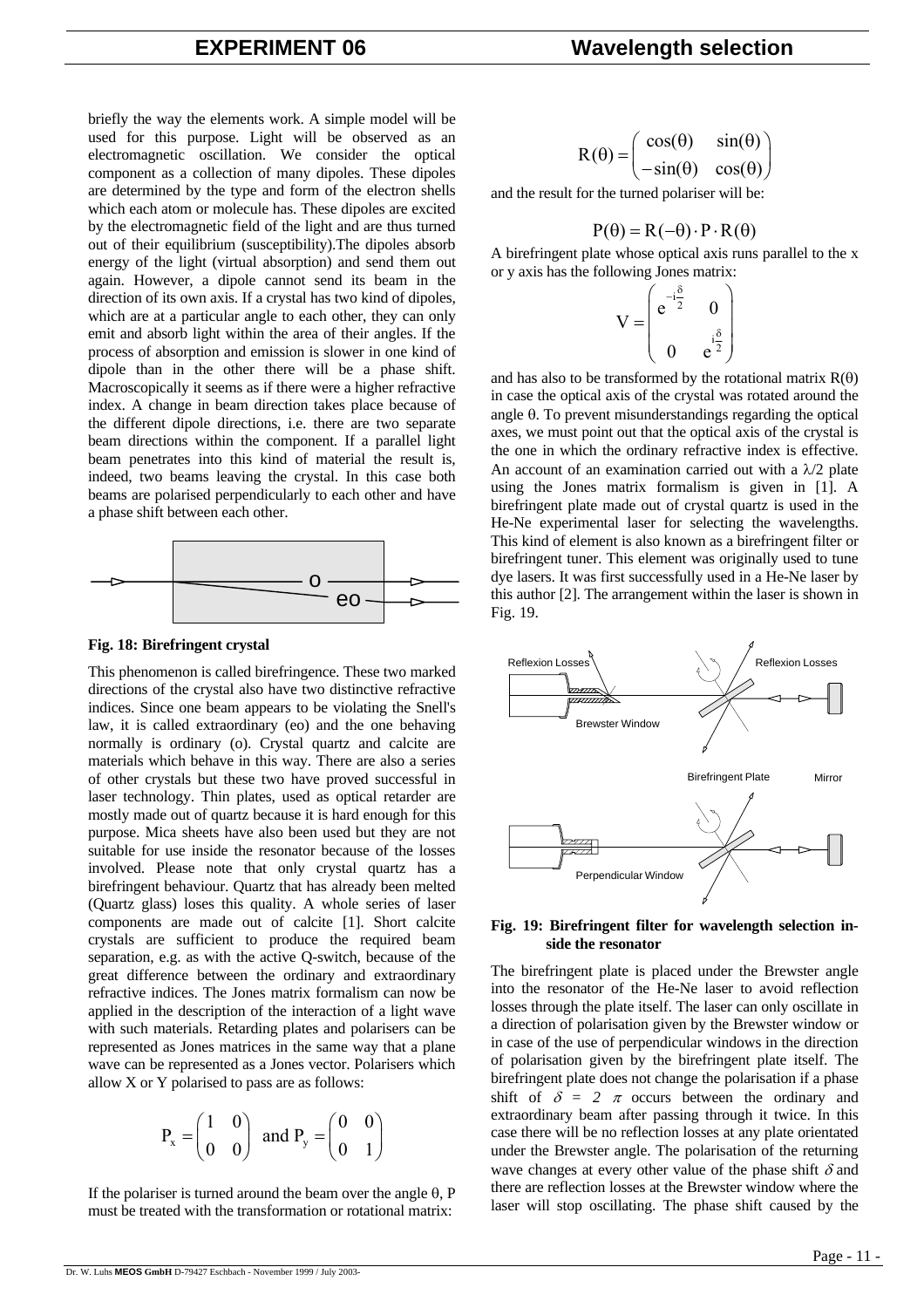# **EXPERIMENT 06 Wavelength selection**

plate is calculated as follows. The optical path of the ordinary beam is

$$
l_o = d \cdot n_o
$$

The path of the extraordinary beam is

$$
l_{\rm eo} = d \cdot n_{\rm eo}, \text{ so}
$$

$$
l_{\rm o} - l_{\rm eo} = d \cdot (n_{\rm o} - n_{\rm eo})
$$

the phase shift  $\delta$  is :

$$
\delta\big(\theta\big)\!=\!\frac{2\pi}{\lambda}\!\cdot\!2\cdot d\!\cdot\!\big(n_{\mathrm{o}}-n_{\mathrm{eo}}(\theta)\big)
$$

after passing through twice, where d is the geometric path followed by the beam in the plate with thickness  $D$  and  $\theta$  is the angle between the electric field vector of light and the optical axis of the crystal lying in the plane of the plate. When

$$
\delta\big(\theta\big) = \frac{2\pi}{\lambda} \cdot 2 \cdot d \cdot \left(n_{\mathrm{o}} - n_{\mathrm{eo}}\left(\theta\right)\right) = 2\pi
$$

there are no losses at the Brewster window. This applies to a given wavelength for a particular angle  $\theta$ . Now, the thickness  $D$  and the rotational angle  $\theta$  of a plate must be determined using the Jones matrix formalism and which fulfil the above condition in the wavelength area of visible and infrared beams of the He-Ne laser.





The dispersion of the birefringent quartz was taken into account in this case. This is why the transmission curves change to higher wavelengths.











**Fig. 23: Dispersion curve for the ordinary and extraordinary refractive index**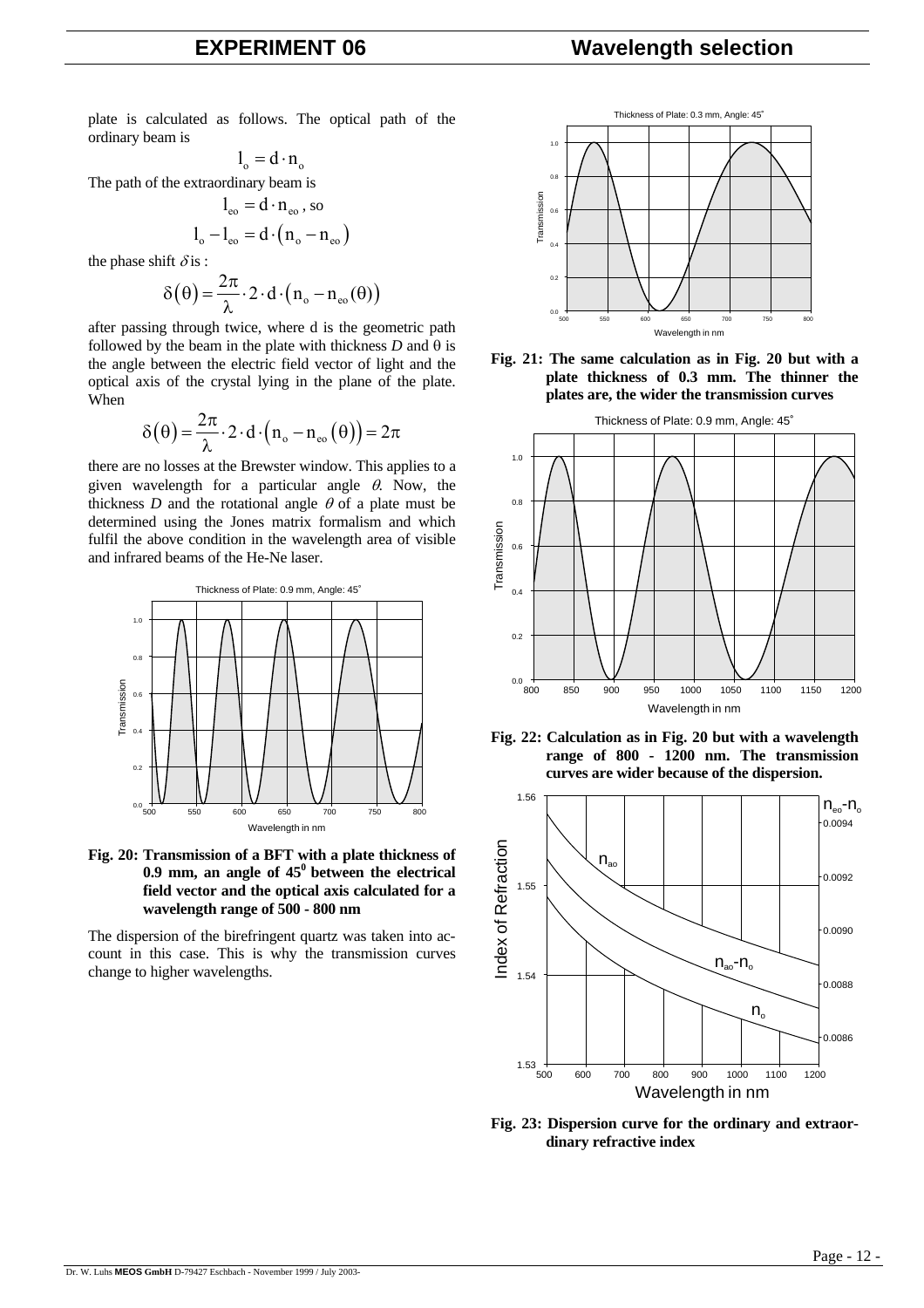### *2.6 Mode selection*

In some areas such as high resolution spectroscopy or interferometric measuring techniques several modes in the laser light prove to be very disturbing. (coherent length). Selective frequency losses can be brought into the resonator by an etalon and undesirable modes are damped and suppressed in this way.

An etalon is a plane parallel, low quality resonator. The etalon usually consists of an individual glass body whose plane surfaces are well ground and polished, parallel to each other.

Just like a normal resonator, an etalon also has modes. However, its modes are considerably broader since the reflection on the plane surfaces is kept low



### **Fig. 24: Mode selection with an etalon**

If the etalon is tilted by the angle  $\gamma$  against the incoming beam the maximum transmission will change according to:

$$
\lambda_{\rm m}(T=1) = \frac{2 \cdot d}{m} \cdot \sqrt{n^2 - \sin(\gamma)}
$$
 Eq. 2.7

In this case m is the m-th order, d the thickness of the etalon, n is the refractive index and  $\gamma$  the tilt angle.

According to Eq. 2.7 the etalon modes can be shifted by tilting the etalon while of course the amplification profile and the resonator modes stay the same. In this way it is possible to encounter more losses in modes that oscillate due to the threshold value amplification than in modes lying just below the maximum transmission.

As in the case of a simple resonator, the distance between the modes is given by the thickness d and the refractive index n:

$$
\Delta v = \frac{c}{2nd}
$$

The etalon must be designed according to the degree of suppression imposed on neighbouring modes and the spectral distance between them. In the HeNe experimental laser used in the following experiments the etalon is 1 cm

thick and does not have any additional coating but only 4% reflection on each side due to the Fresnel losses.

# *2.7 Bibliography*

- (1) **B.Struve, W.Luhs, G.Litfin,** Crystal optics and its importance in laser technology, Year book for optics and precision mechanics 1989
- (2) **W.Luhs, B.Struve, G.Litfin,** Tuneable multi lines He-Ne laser, Laser and optoelectronics, 4. 1986, AT-Fachverlag GmbH Stuttgart
- (3) **Kogelnik and Li**

# **3 Experiment**

The experiments start with adjusting the basic set up. This is described in the appendix from page 1 onwards. Once the basic adjusting has been done (see up to page 5 of the appendix), we can begin the first experiment.

# *3.1 Optical stability*

The optical resonator of the He-Ne laser is designed according to the given active material (Ne) and the required beam quality.

The objective is to achieve the best possible beam output in the basic Gaussian mode (TEM $_{00}$ ).

Generally speaking these are two contradictory requirements since a high power output requires the use of a large volume of the active material, whereas the fundamental mode is restricted to its own volume.

This is why the hemispherical resonator has the optimal configuration for the He-Ne laser.

# *3.2 Gaussian beams*

This can be explained by the characteristics of Gaussian beams. The beam radius  $w(w = waist)$  is a result of the following relationship:

$$
w(z) = w_0 \cdot \sqrt{1 + \left(\frac{z}{z_R}\right)^2}
$$

 $w_0$  is the smallest beam radius at the minimum of the beam waist and  $z_R$  is the Rayleigh length.

$$
z_{_R}=\pi\!\cdot\!\frac{w_0^2}{\lambda}
$$

Fig. 25 shows the relationship between the beam diameter and the length z. z points into the direction in which the beam is propagating.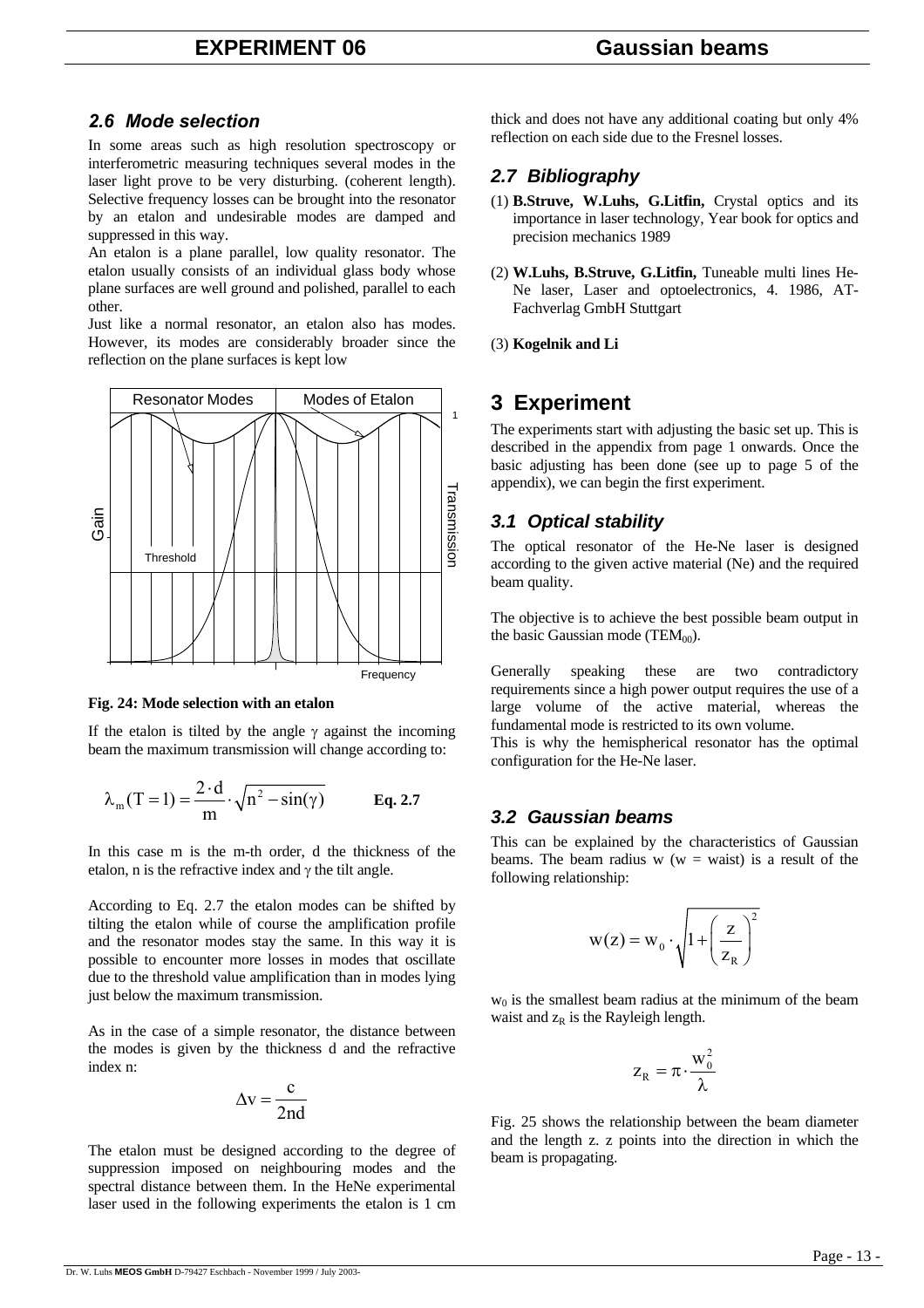# **EXPERIMENT 06 Gaussian beams**



**Fig. 25 The beam diameter of a Gaussian beam in the fundamental mode** 

The beam's radius is smallest at the location  $z_0$ . The beam radius increases in a linear form as the distance increases. Since light waves are spherical waves a radius of curvature of the wave front can be allocated to each location z. The radius of curvature R(z) can be calculated with the following relationship:

$$
R(z) = z + \frac{z_R^2}{z}
$$

This is illustrated in Fig. 26



#### **Fig. 26: Radius of curvature of the wave front versus the distance z from the beam waist at z=0**

At  $z = z_R$  the radius of curvature is at a minimum and increases at  $1/z$  against zero. The radius of curvature at  $z=0$ is infinite. At this point the wave front is plane.

Above the Rayleigh length  $z_R$  the radius again increases in linear fashion. This is a basic but important statement. It shows that there is a real parallel beam at only one point of the light wave, that is at its focal point. In the range

$$
-z_R \leq z \leq z_R
$$

a beam can be considered as parallel or collimated. Fig. 27 shows the Rayleigh range as well as the divergence  $\theta$  in the far field.



**Fig. 27: Rayleigh range and divergence** 

When reversing the operation a stable optical resonator can now be constructed by adapting the radii of curvature in such a way that they correspond to the radii of curvature of the basic Gaussian mode. This is shown in Fig. 28.



#### **Fig. 28: Construction of an optical resonator with mirrors. The resonator has the same radii of curvature as the fundamental Gaussian mode has at particular points of z**

Fig. 28 shows a spherical and a hemispherical resonator. If a laser is made to oscillate with this kind of configuration the beam path can be calculated with the above mentioned equations based on the knowledge of the mirror radii and the distance between the mirrors. Due to the demand for a high output power in the fundamental mode, a spherical arrangement is out of question for the He-Ne laser. Transversal modes can also oscillate in spherical resonators. This could also be achieved in this type of resonator by putting up a diaphragm inside the resonator which only allow the fundamental mode to pass freely. However, this option is complicated. The hemispherical resonator is chosen because the place of the plane wave front is very well defined. Only the fundamental mode is reflected back with low losses. Moreover, the He-Ne laser requires a narrow capillary (Chapter 2.1). The recombination process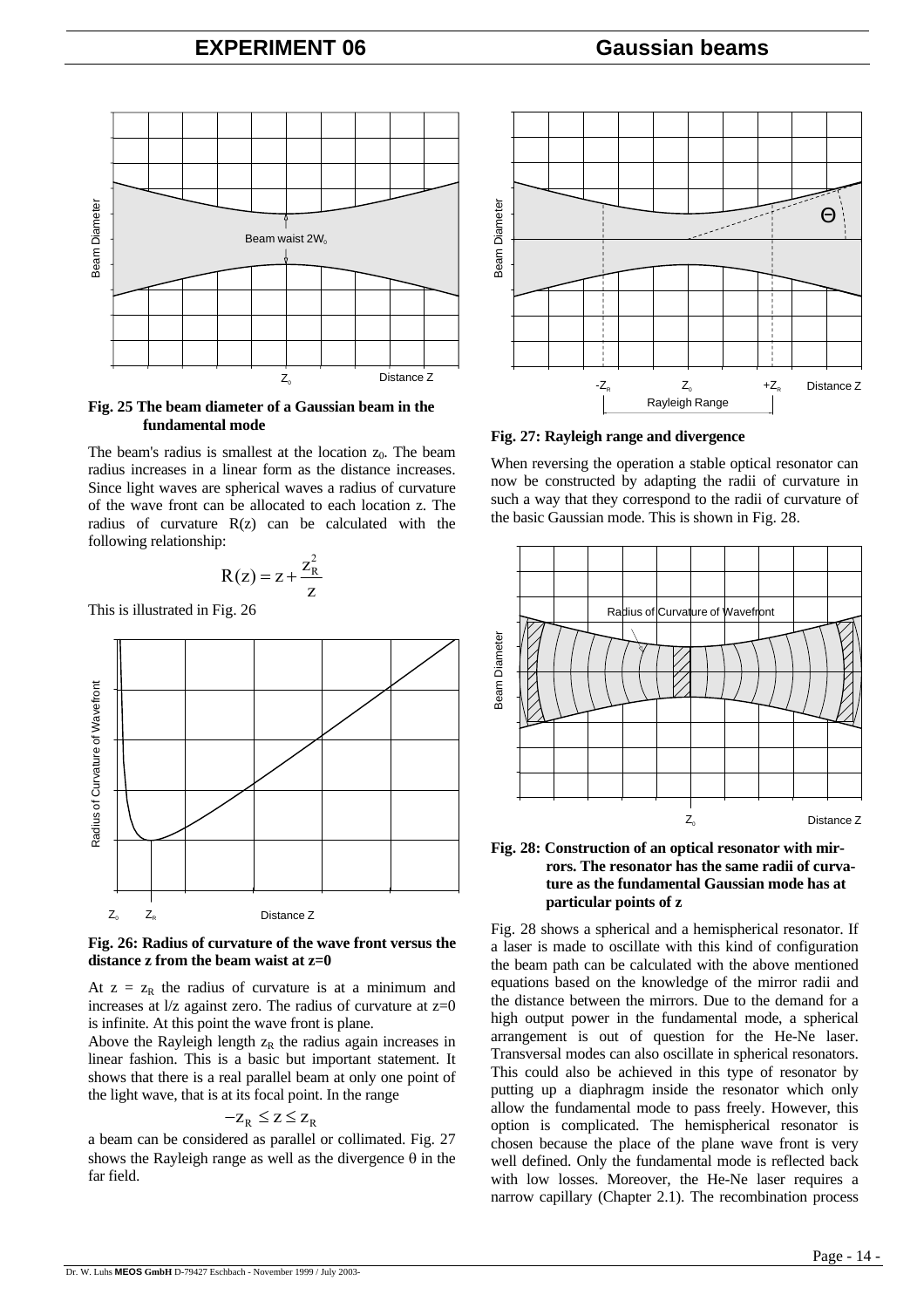of the laser cycle takes place on its walls. As far as the active material is concerned, the diameter of the capillary should be as small as possible to enable an optimal laser output, but it should not be so small as to block the path of the fundamental mode. The course the beam radius of the mode takes is determined by the radii of curvature and the distance between the mirrors. However, the mode volume, i.e. the volume filling up the fundamental mode, or the length of the amplifying material should be as large as possible to get as much output as possible from the active material. Long tubes are therefore used in He-Ne lasers to increase the output power. At the same time, the radius of the spherical mirror should be big enough for this purpose.

### **3.2.1 Measurements**

The objective of the following experiment is the measurement of:

- (1) The optical stability range
- (2) The optical output as a function of the position of the laser tube inside the resonator
- (3) The measurement of the beam radii path inside the resonator.

The measurement (1) will be carried out while the position of the spherical mirror during laser operation is changed up to the stability limit. It can be shifted by slightly loosening the fixing screw on the mirror adjustment support and is still resting lightly on the optical rail. Be careful that the laser oscillation does not break off due to the shift. The adjustment support is fixed into the new position again and the laser output brought to a maximum by readjustment. Carry on with this until you finally find a position in which no more laser oscillation can be achieved. This position is compared to the maximum distance L of the mirrors with the radius of curvature R which can be deduced from the following criteria of stability (see also Eq. 2.5):

$$
-1 \le g_1 \cdot g_2 \le 1
$$
  
 
$$
g_1 = 1 - \frac{L}{R_1} \text{ and } g_2 = 1 - \frac{L}{R_2}
$$

The measurement of the output power (2) as a function of the position of the laser tube (capillaries) in the resonator is carried out by loosening the fixing screw on the larger carrier which holds the tube and whose position will be changed. Straight after the first adjustment has been made, it should be ensured that the mechanical axis of the tube corresponds to the optical axis which is defined by the pilot laser. you will see that the laser output decreases when the position of the tube is brought closer to the spherical mirror. The discussion of the result is based on the beam radius path of the resonator used in consideration of a given capillary diameter. The beam radius path is then measured within the resonator at an optimal position of the laser tube. To measure the beam diameter at a particular position a calliper gauge is used as a measuring diaphragm. The calliper gauge

is adjusted to approx. 1.5 mm and placed in the beam path. It is moved back and forth and we then observe whether the laser oscillation returns or not. If it does, the value on the adjusted "diaphragm" is reduced till the laser does not light up any more. The last value at which laser operation was observed is read from the calliper gauge and noted down. This value is the beam diameter at that point. These measurements are repeated at different points and a diagram similar to Fig. 28 should be drawn. Repeat the measurements again but with a clearly changed position of the spherical mirror. Discuss the results taking the thoughts on the path of a Gaussian beam into consideration.

# *3.3 Output power*

After carrying out the optimising of the optomechanic setup in the last experiment, we will now measure the influence of the discharge current on the laser output. The output is measured with a photo detector for this purpose. Observe that fluorescent light is also caught by the detector during the discharge. This background must be taken into consideration since only mirrors that decouple very slightly are used for safety reasons. The background is taken with a very slightly de-adjusted resonator to avoid the occurrence of any laser oscillation. The measured background values are subtracted from the following measurement for the different currents in each case. The first series of measurements occurs at the "red line". After finishing the experiments the same measurements should be repeated for other wavelengths. The dependency found will be discussed in connection with the laser cycle. The desired population of the laser output level and the undesirable population of the laser terminating level play an important role in this case.

# *3.4 Mode structure*

Using a lens with a short focal distance (approx. 30-50 mm) the laser's output beam is broadened and mapped on to a screen. The spherical set up of the resonator is used to represent the transverse modes. Higher modes will only be observed by slight de-adjustment. If this does not succeed transverse modes can also be forced. A known characteristic of higher modes is that they have areas where the electric field intensity of light is zero. A "short circuit" of this kind can also be achieved by inserting a thin wire ( even a strand of human hair will do) into the laser beam within the resonator. We can then see a separated distribution of intensities on the screen which look like transverse modes.

# *3.5 Wavelength selection*

Wavelength selection is necessary for two reasons. The laser either has undesirable wavelengths due to its specific characteristics or it suppresses wavelengths which only oscillate when a certain wavelength does not oscillate. The latter is true of the visible lines and a part of the infrared lines of the He-Ne laser. Since the visible lines all start from the same level these lines compete with each other. The line with the lowest threshold oscillates first and uses the inversion for its own purposes. Wavelengths with different components can be selected. They are listed below.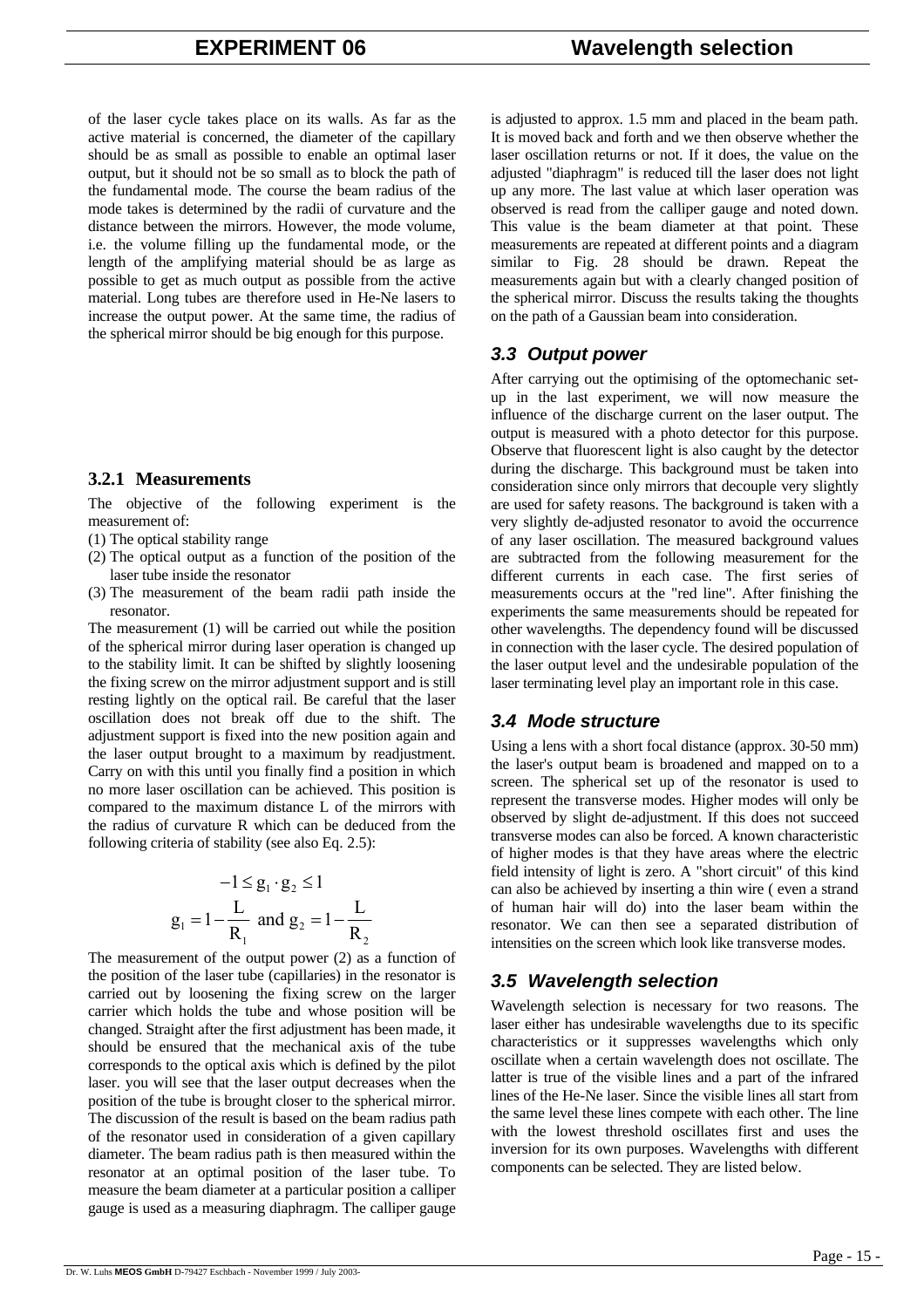# *3.5.1* **Dispersive elements (prisms).**

They do not suffer great losses. The separation of lines occurs in two ways. One is through dispersion and the other through geometric length, which is still feasible when carried out between the prism and the laser mirror belonging to it. If the lines are wide apart (approx. 20-30 nm), then distances of 5-10 mm (Littrow prism) are enough for the separation to occur. Lines lying closer together can be separated by a series connection of several prisms. In this procedure a lot of time has to be taken in adjusting, unless an adjustment laser of the same wavelength is available. Due to the Fresnel losses on the surfaces the laser system must have sufficient gain reserves.

# **3.5.2 Diffractive elements**

(Grating). They deviate light in different order with respect to the wavelength. So called Blaze gratings are made in such a way, that the major part of the light is diffracted into the first order. However, the losses for a He-Ne laser are too big.

# **3.5.3 Interfering elements**

(Fabry Perot or etalon, interfering filters). These elements can have very narrow bands but require pre-selected light since their transmission is repeated periodically. Interference filters seldom reach transmissions of more than 95 %. Etalons are used if modes have to be selected. The etalon itself only has the necessary tuning precision when combined with laser and resonator characteristics.

# **3.5.4 Elements sensitive to polarisation**

(Lyot filter, birefringent filter). Birefringent filters (birefringent tuners) are always used when the laser or the line to be selected has a defined polarisation (e.g. Brewster surface). If they are put into use under the Brewster angle they will not suffer great losses. They have periodic transmissions, according to their thickness and wavelength range. They can separate lines lying close to each other without causing any important change in beam direction.

# **3.5.5 Littrow prism**

The basic adjustment is explained from page 24 chapter 4.3 onwards. The Littrow prism is used instead of the plane laser mirror and it fulfils two requirements. It works as a prism for wavelength separation and as a plane laser mirror. Strictly speaking it should be possible to select all the lines of the He-Ne laser for which the coating of the surface of the Littrow prism is suitable. The lines are tuned by tilting the prism. In case the coated surface of the prism directly vertical to the optical axis of the resonator corresponds to the expected laser oscillation the line selected should also oscillate. In fact, this is not the case. We can observe that the dominant "red line" is still oscillating in spite of tilting the prism. However the beam path in the resonator changes (we can observe this at the spherical mirror). The laser beam wanders in the resonator as well, so in spite of the increasing losses, the amplification of the dominant line is sufficient and the others will not be made to oscillate. "Beam walking", an adjustment procedure in which the beam position in the resonator is changed, can be used to push the dominant line to such an extent on the edge of the possible oscillations that the orange line starts oscillating by further tilting of the LPT. "Beam walking" is carried out by slightly turning an adjustment screw on the laser mirror adjustment support and readjusting the output to a maximum by turning the opposite adjustment support in the same direction (x or y). Now the beam changes its direction in the resonator. The iris effect of the capillary stops it from going too far. The objective of the experiment is to understand wave selection with a prism, on the one hand and to get to know the concept of "beam walking" on the other.

# **3.5.6 Birefringent crystal**

From page 22 chapter 4.1 onwards of the appendix the basic adjustment of the laser with a birefringent tuner (BFT) is explained. The BFT must be set up in the resonator at a place where the laser beam is parallel "as far as possible". The points made on the selective effect of BFT on page 9 were based on observations made on collimated beams. If this is not, there would be different angles to the optical axis in the area of a divergent beam. This leads to different phase shifts within the laser beam and thus to a blurring of the polarisation direction. However these effects are comparatively low. Additional losses could therefore be formed for the weak lines, which can be minimised by the optimal position of the BFT within the resonator. If no oscillation of the weak lines can be achieved, the following points must be checked and changed accordingly. All optical surfaces including the surface of the BFT must be well cleaned. The BFT must be adjusted to the Brewster angle to the optical axis. The discharged current should not be more than 5 mA.

# *3.6 Single mode operation with Etalon*

The etalon used is a highly precise quartz glass body produced in a parallel fashion. The thickness is 10 mm and the surfaces are not coated. The etalon is mounted in an adjustment support and can be tilted perpendicularly to the axis of the resonator. The etalon is placed into the well adjusted resonator. Estimating at sight, the etalon is adjusted vertically. After placing the etalon into the resonator the laser should oscillate again. The etalon is now adjusted to the extent that it is vertical to the laser beam. We can observe this in the return reflections of the etalon and in the increased laser output. Now the etalon is at the zero order. By tilting it either horizontally or vertically the laser oscillation is stopped at first and starts oscillating at a particular tilt of the etalon. The first order m=1 has been reached. By tilting the etalon even further higher orders are reached. The output for every arrangement is measured and the result is discussed with reference to the so called "walk off" losses. If a Fabry Perot is available for analysis the single mode operation can be examined. The continuous tuning of the He-Ne laser within its amplification profile will also be observed. The variation in amplitude of the mode while tuning (slight tilting of the etalon) gives you the envelope of the gain profile of Ne.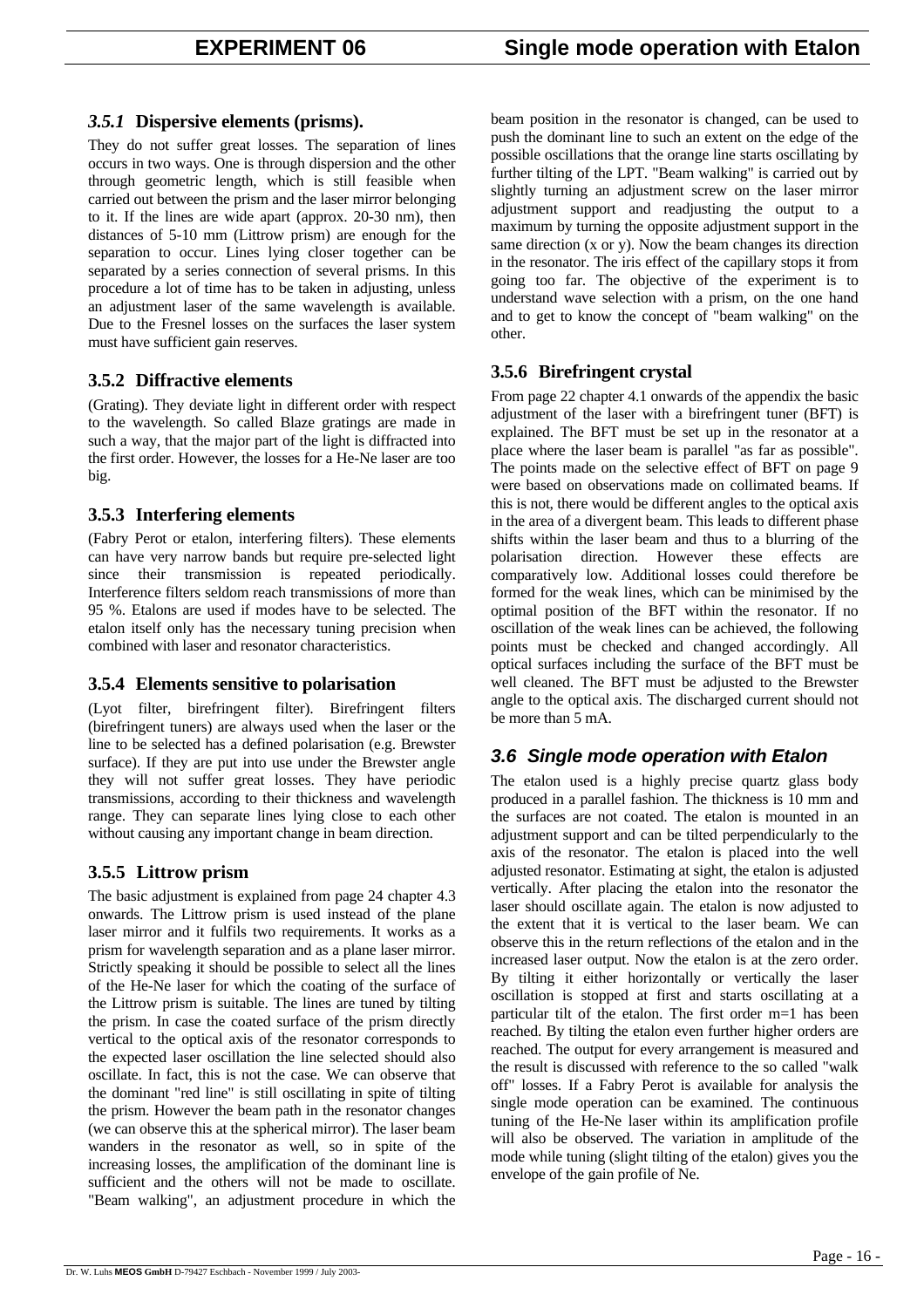# *3.7 Operation with infrared lines*

**Note:** Operation with infrared lines is only possible when your system is equipped with a laser tube with Brewster windows. Tubes with perpendicular windows do have an anti reflection coating which is optimised for visible lines only.

The laser mirrors used till now are exchanged for IR mirrors in this experiment. The adjustment is analogous to the basic adjustment when operating with visible lines. Since infrared mirrors have a high transmission for the pilot laser, the return reflexes for adjustment are less, so the room must be slightly darkened when undertaking the initial adjustment. The laser oscillation is first observed with a IR-converter screen. The visible fluorescent beam is suppressed with a RG1000 coloured glass filter. The measurements are now carried out analogous to the measurements done to the visible lines. However the Littrow prism cannot be used in wavelength selection since it is only coated for the visible range. The attribution of the BFT selected lines should favourably be done with a monochromator.

# **4 Unpacking**

The system comes packed in two storage and transportation boxes. Box one of two contains the components as shown below.



Foam padding of the box one of two and its content

The main laser tube must be connected to the tube controller TC-01 by means of the high voltage connector. It is recommended first to place the main laser tube onto the optical rail. Place the controller on to the desktop and connect the tube to the high voltage jacket on the rear of the tube controller TC-01. Since the connector is supplied with a safety interlock switch the system may not work until the connector is firmly inserted into the jacket. After this the controller maybe connected to the mains power, not before!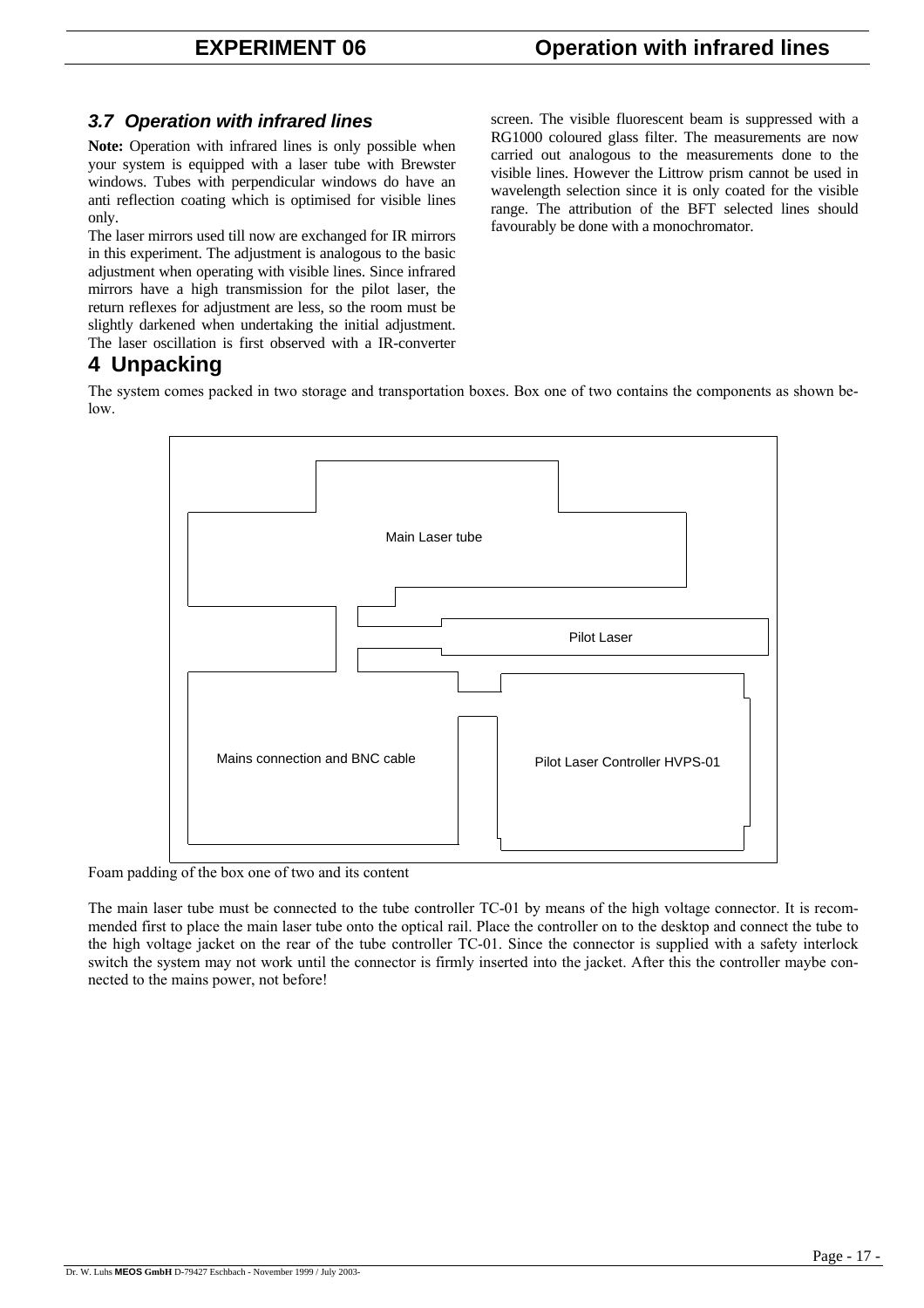

Depending on the actually ordered system the second box contains the above shown components.

# **5 Set-Up and Components used**



# **Module A: Left laser mirror holder**



be screwed out with its fixture (1) from the holder (3). The mirror has a diameter of 1/2 inch and the experiment is supplied with a set of different mirrors.





HeNe-Laser tube with vertical windows on both sides mounted in two XY-adjustment holders on a carrier of 200 mm width. The windows are supplied with an high quality anti reflex coating. Anode and cathode are properly insu-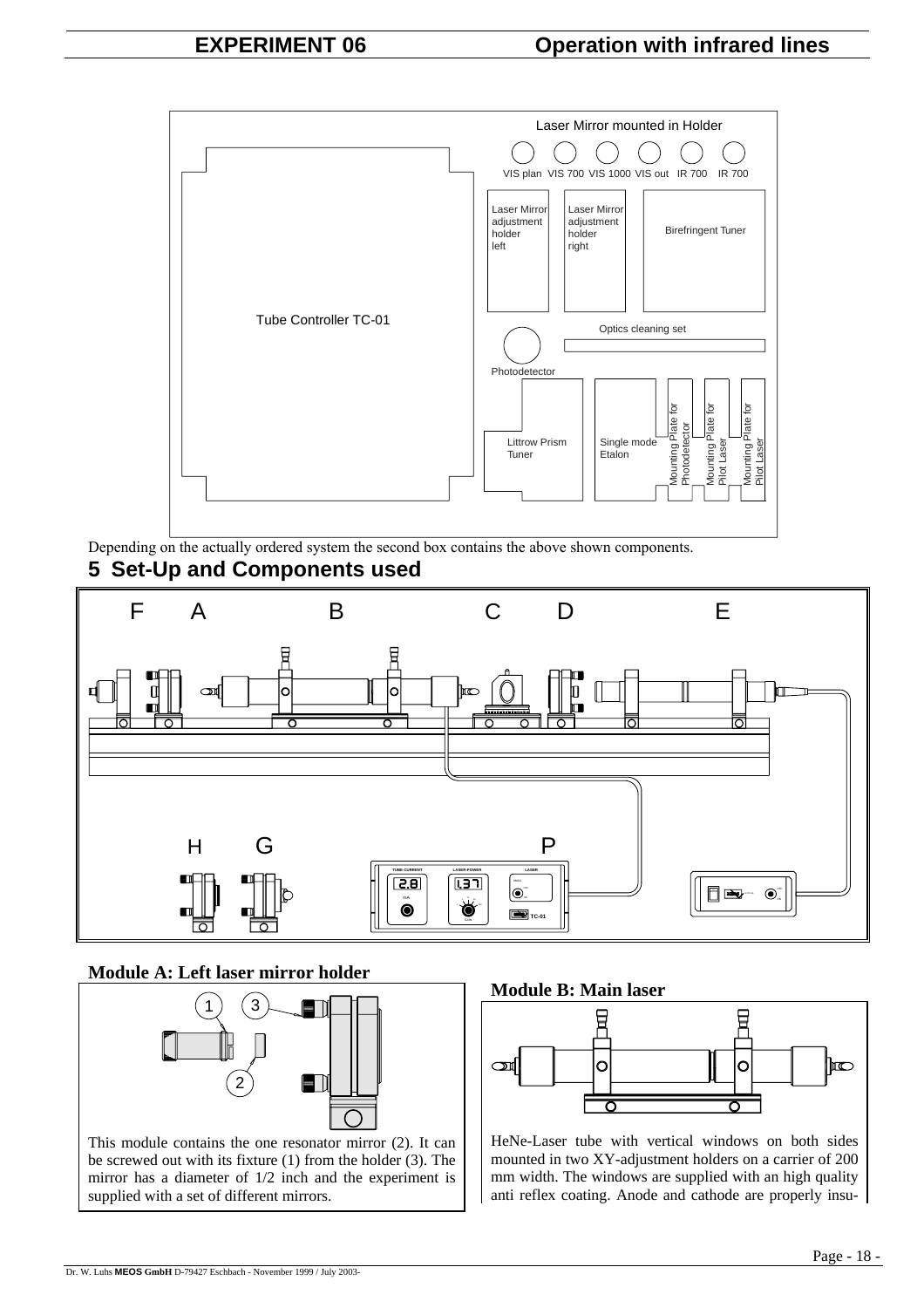lated and "touch"-safe. Module B is firmly connected to the controller unit P. The anode of the main laser module is supplied with a voltage of up to 1500 V. Although the metal parts of the laser anode are insulated, cleaning of the laser window should only be done when the tube controller is switched off. Wait for 5 minutes before starting the cleaning process. If the tube is cleaned once before starting the experiments, it is sufficient for several hours

# **Module D: Right laser mirror holder**



This module contains the one resonator mirror (2). It can be screwed out with its fixture (1) from the holder (3). The mirror has a diameter of 1/2 inch and the experiment is supplied with a set of different mirrors.

# **Module C: Birefringent tuner**



A plate of natural birefringent quartz is mounted in an rotator which allows the turning of the plate for tuning different lines of the main laser. With an additional rotator the plate can be tuned precisely to the Brewster's angle.

A high quality BK7 Littrow prism is supplied with a high reflectivity (>99,98 %) coating in the range from 580 to 650 nm.

# **Module H: Fabry Perot etalon**



Single mode Etalon in "click"-mount with adjustment holder on carrier. The Etalon has a diameter of ½ inch and a length of 10 mm. No coating is provided, so that the finesse is determined by the Fresnell reflection losses.

# **Module E: Pilot laser**



Laser mounted in mounting plates on carriers. The output power is 1 mW with random polarisation.

# **Module G: Littrow prism tuner**

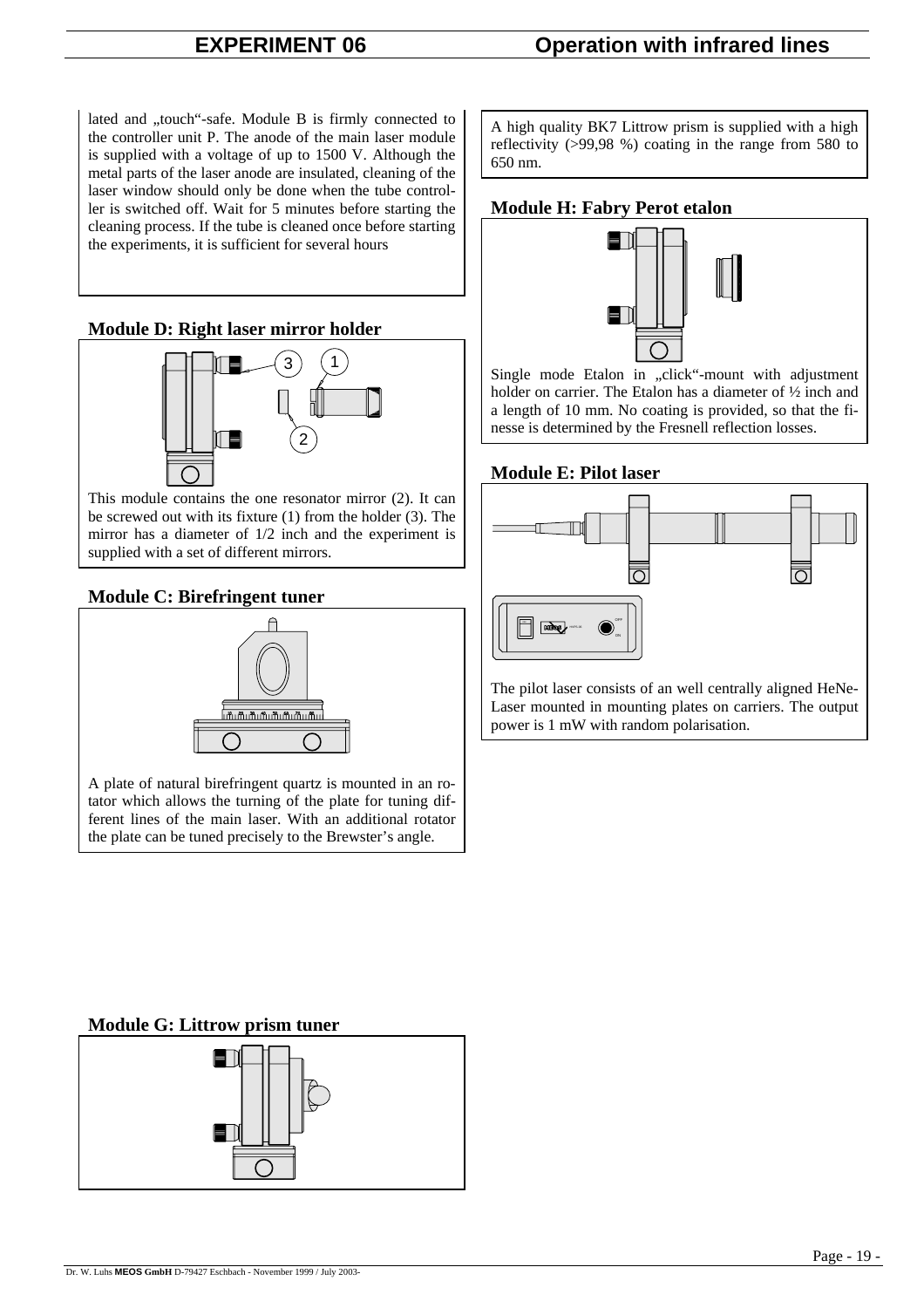# **Module F: Photodetektor**



A PIN-photodiode mounted in a housing with "click"mechanism and BNC-socket. The inner pin of the BNCsocket is connected to the anode. By means of the attached BNC-cable the detector is connected to the amplifier of module P.

# **Module P: Tube controller**



# *5.1 Basic alignment*



Place the pilot and main laser onto the rail and fix the clamps. Switch on the pilot laser while the main laser is switched off. The pilot laser is prealigned to the optical axis of the set-up and forms the optical axis of the main laser. Adjust the XY fine pitch screws of the tube holder so that the pilot laser beam passes the capillary of the He-Ne tube without any distortions.

Check the out coming beam by means of a piece of paper. Compare the spot on the paper with the spot of the incoming beam. They must be equal. The better this first tube alignment is, the easier you can put the main laser to oscillation.

The controller unit TC-01 serves two purposes. It provides the high voltage for the main HeNe-Laser tube and contains a the photodiode amplifier for the measurement of the relative output power of the laser.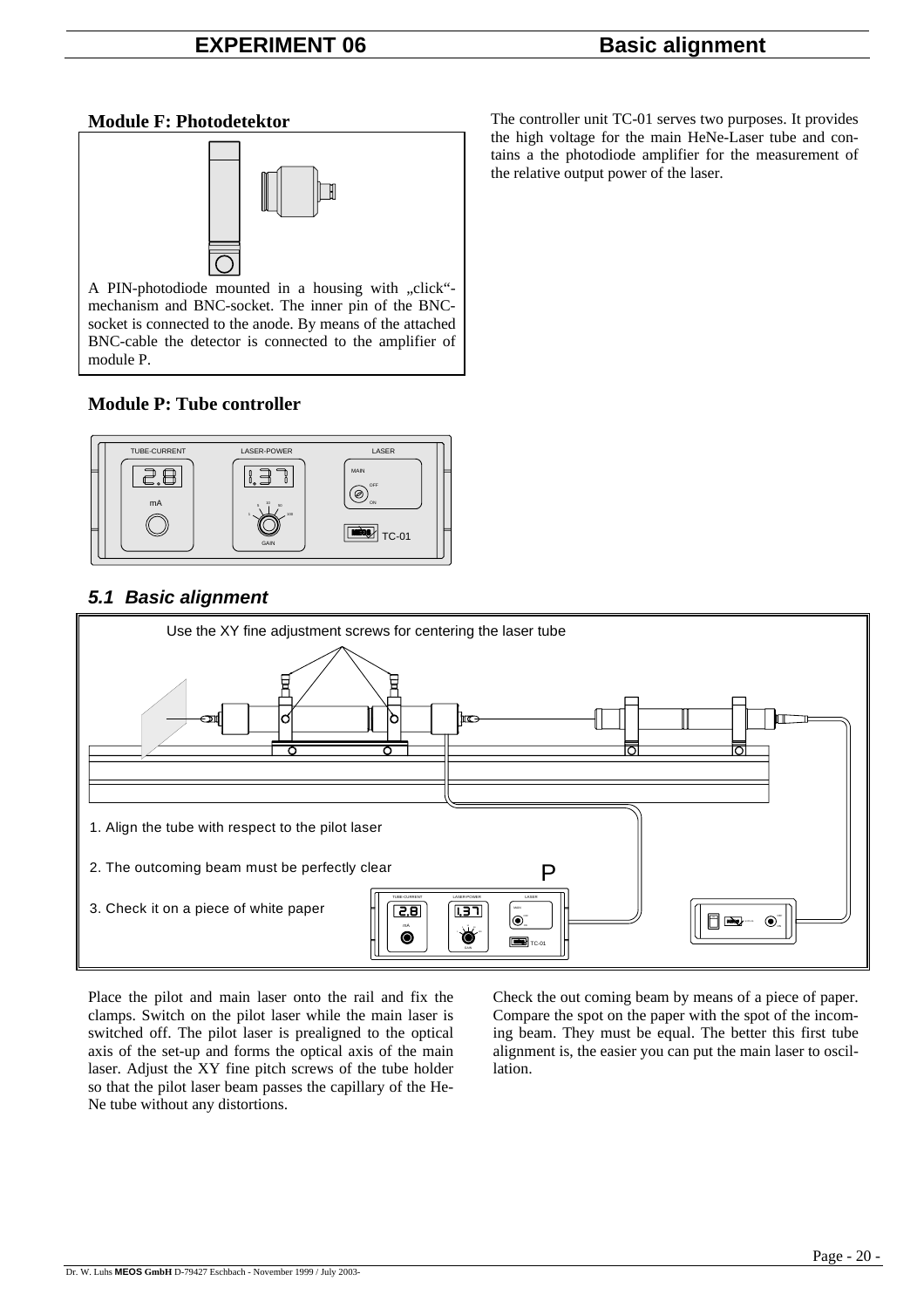# **EXPERIMENT 06 Basic alignment**



Place the laser mirror adjustment holder (the left one) onto the rail as shown in the above picture. Use the flat laser mirror with High reflectivity (VIS-PLAN) and screw it into the holder. Remove the aligned main laser module from the rail. Align the laser mirror in such a way that the reflected laser beam enters exactly the tube of the pilot laser. Observe the back reflected beam on the exit aperture of the pilot laser. When the reflected beam is aligned you

will observe a flickering of the pilot laser intensity and interference fringes around the first spot. When the flat laser mirror is well aligned it forms with the resonator of the pilot laser a secondary resonator and interference effects are changing the intensity of the pilot laser beam. This is a hint that the first laser mirror is properly aligned with respect to the optical axis of the pilot laser.



In the next step the second laser mirror adjustment holder is placed onto the rail as shown above. Use as second resonator mirror that one with the high reflectivity and a radius of curvature of 1000 mm (VIS1000). Place the mirror holder app. 600 mm apart from the first one. Because the mirror is a curved one, the back reflected light has a certain divergence. Adjust the back reflected beam so that it passes the exit aperture of the pilot laser beam. The nearer you adjust to the proper position, the more "laser beams " will occur all with increasing divergence. Centre these beams to the exit of the pilot laser and you will also

observe interference fringes. Note that nearly all laser mirror do have a so called wedge. This means that the plan backside has a small angle deviation with respect to the front side. The wedge shall prevent an unwanted etalon effect. Although the laser mirror aligned by the above described method the front side is not unambiguously aligned properly with respect to the laser axis. This problem can be solved, when the right laser mirror holder is turned by 180° in such a way that the coated side of the laser mirror faces the pilot laser. Once aligned the holder is turned back to the required position.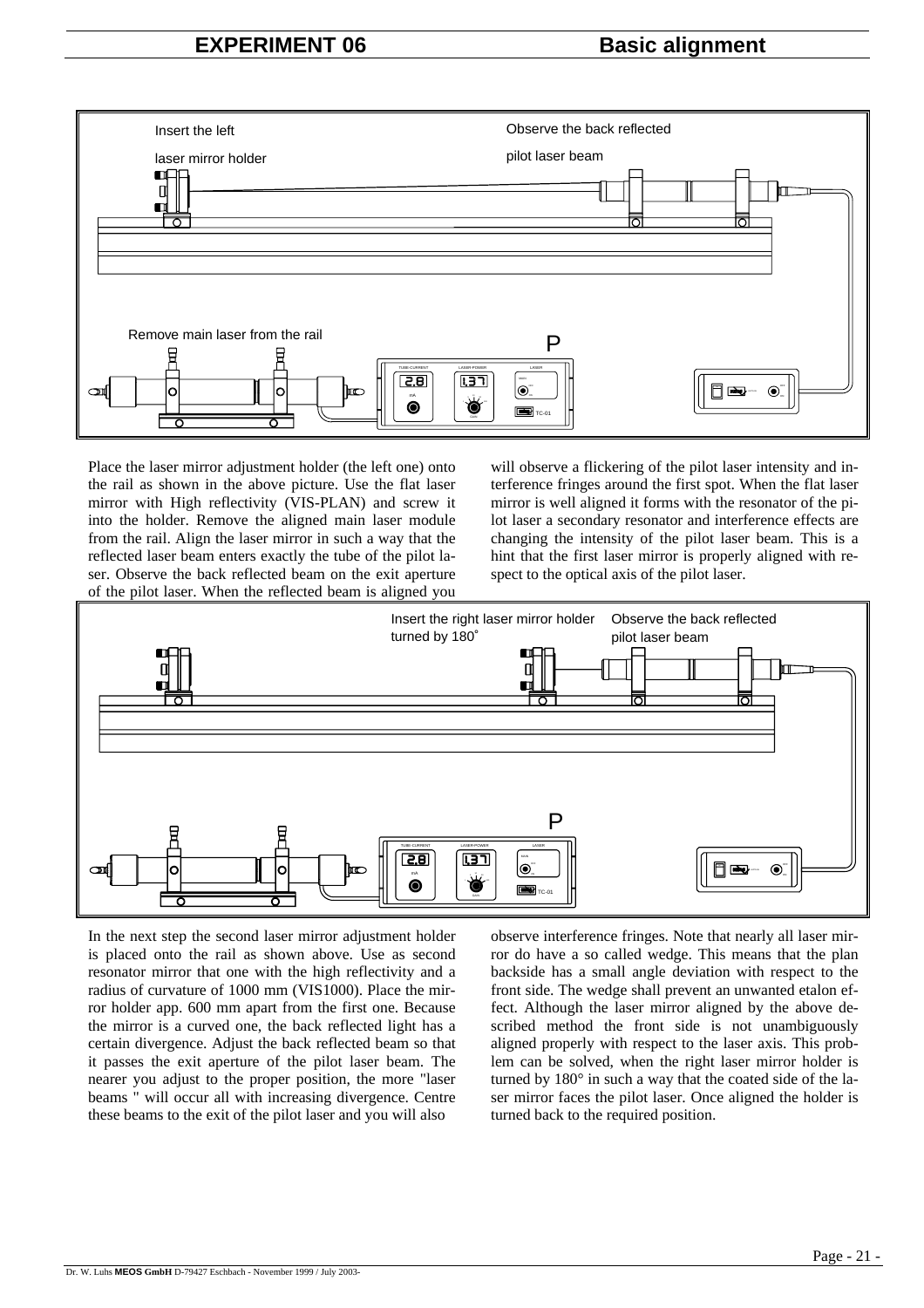

When all the previous steps are done properly you can now start the main laser to oscillation. Proceed as following: Switch the pilot laser off and the main laser on. If the first steps were done properly the laser will start more or less strong oscillating immediately. When not, note the position in mind of the upper adjustment screw and wobble it a little bit. you should observe now flashing up of the laser. If this fails, return to the initial position of the screw. Try the same with the lower one. When no other reasons *5.2 Alignment of the birefringent Tuner* 

for failure are existing the laser should now show flashing when wobbling the screw. In this case turn the screw to stable oscillation. Realign the upper screw for highest laser power. Realign the left mirror holder for best output. If still no lasing action will occur, do not waist your time and start the alignment process from the beginning. Because now all components are prealigned, this will be done in a few minutes. Make sure that all optics are cleaned and you are using the right mirrors !

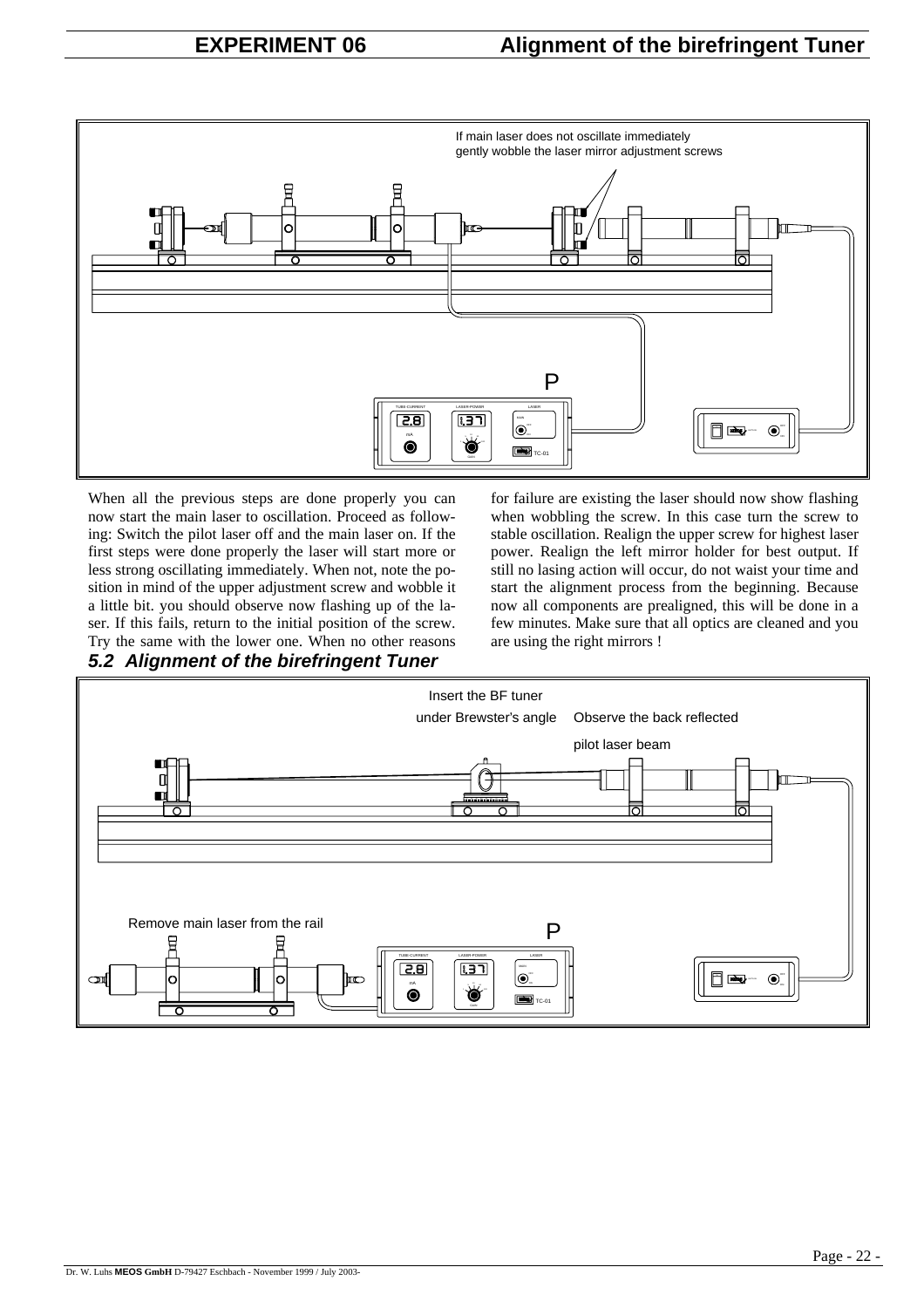

The tuning element consists of a natural quartz plate app. 1 mm thick. When the BFT is placed into the resonator it causes a beam displacement. Therefore it is necessary to repeat the primary alignment when the tuner is used. It is also possible to insert the tuner into the resonator without carrying out the primary alignment. Proceed as following: Align the laser to highest power. Turn the birefringent tuner so that the plate will be perpendicular to the laser axis. Rotate the plate around its optical axis into a position where laser oscillation occurs again. Realign the laser again. Now turn the plate in direction to the Brewster´s angle. Do it in some steps. After each step realign the laser. In the vicinity of the Brewster´s angle the laser shows considerable increase of intensity. You also can find this position when the intensity of the reflected beam from the BFT plate shows a minimum. If now the plate is rotated around its optical axis the main line (632.8 nm) will occur 3 to four times. Select the best one and realign the laser for best operation. When you tune in the vicinity of the main line at 632 nm you will find 5 different lines at the following wavelength and relative strength:

|    | 611.8 nm |  |
|----|----------|--|
| ω. | 629.8 nm |  |
|    | 632.8 nm |  |
|    | 635.2 nm |  |
|    | 640.1 nm |  |

The orange line at 611.8 nm as well the line at 635.2 nm are sensitive to additional losses due to pollution on the optics. Clean them again when you will not find these lines. Especially the windows of the tube and the BFT plate are exposed to pollution because the electrical field of the laser beam on their surfaces is not zero as on the mirrors. Once the orange line is oscillating realign the laser resonator and optimise the Brewster angle by turning slightly the BFT. Note that the line can vanish and will return by tuning slightly the plate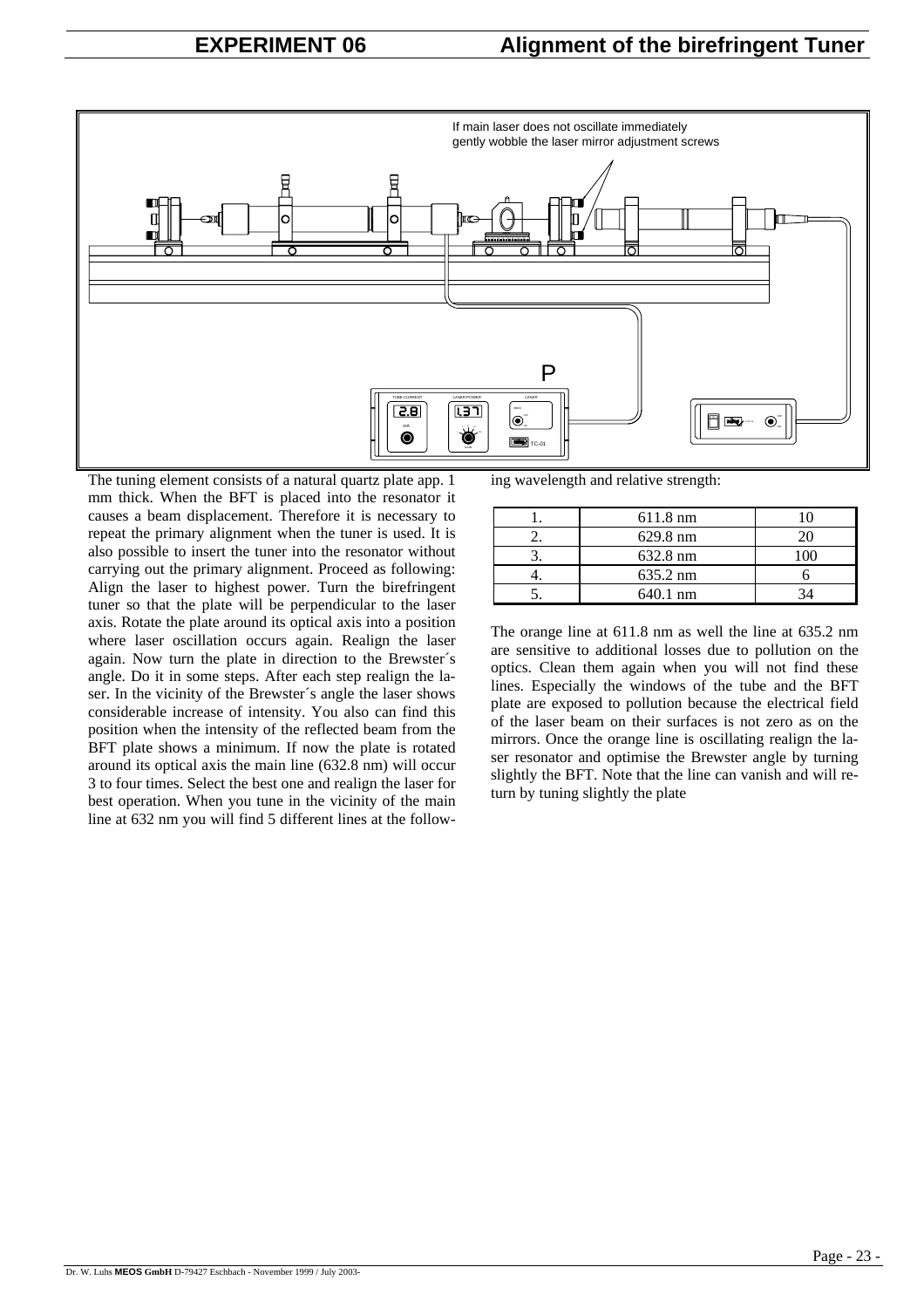# *5.3 Alignment of the Littrow Prism Tuner*





The LPT is a combined optical component consisting of a coated prism. It acts as laser mirror and selective element simultaneously. Remove the left and right laser mirror holder and the main laser module from the rail after aligning for best operation. Insert the Littrow prism module onto the rail as shown above. The Littrow prism is prealigned in its holder. Adjust the LPT by means of the pilot laser as done earlier in the section primary alignment. Put the right laser mirror adjustment holder onto the optical rail. This mirror should be prealigned from the previous alignment. Switch the pilot laser off and the main laser on. If the main laser does not oscillate immediately wobble the laser mirror adjustment screws as shown before. In this set-up the proper alignment of the LPT is more important

than that of simple mirrors. Carry out the alignment steps more carefully you are used to do before. Once the laser is started you realign for best operation. The lower adjustment screw tilts the prism for the desired tuning. May be you are surprised, that at the first try no tuning occurs. When you look to the spot of the laser beam on the right mirror you will observe that the spot is moving when the prism is tilted. The main line does not want do decease to let other lines run. At this point you will realise the advantage of a BFT for separating narrow lines especially with relative short resonators. However to achieve oscillation on the orange line one has to carry out a so called beam wandering technique. This means the path of the laser beam inside the resonator can be changed by turning adja-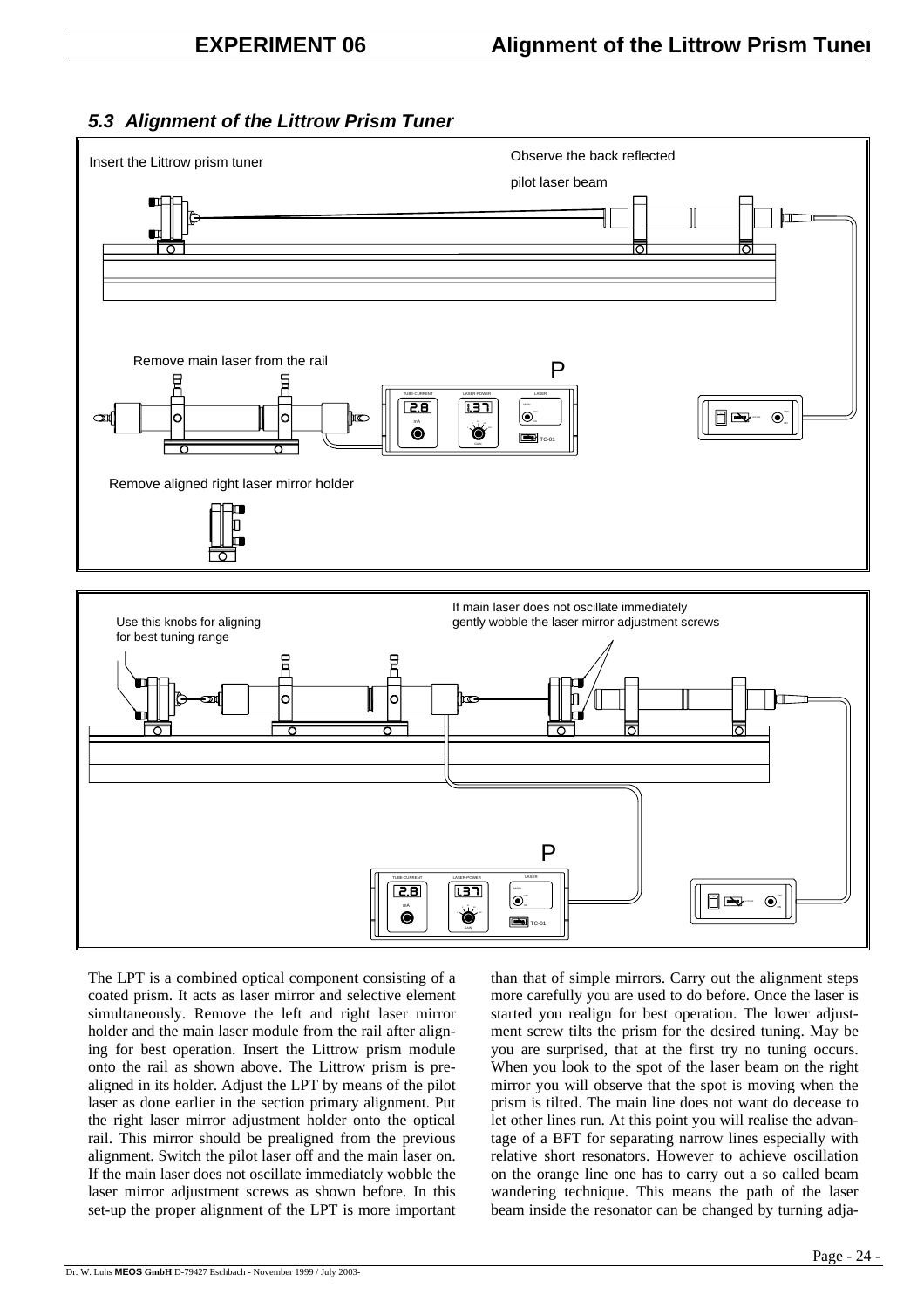# **EXPERIMENT 06 Alignment of the Fabry-Perot Etalon**

cent adjustment screws. The path for the dominant red line is changed in such a way, that the losses will increase, but favour the orange "path". This is been done by searching.

Each system has been checked to run on the orange line tuned by the LPT.

# *5.4 Alignment of the Fabry-Perot Etalon*



Place the etalon module onto the rail as shown above. The etalon itself consists of a high precision quartz plate with a thickness of 10 mm. The parallel faces are not coated. The Fresnel losses of app. 4% per face are sufficient for the needed Finesse. Before inserting the etalon module make sure that the adjustable part it is aligned parallel to the fixed one. Inspection by sight is sufficient.

In this case the etalon also is aligned perpendicular to the laser axis. Instant more or less strong laser oscillation should occur when the etalon is inserted.

Observe the back reflections of the etalon on the front face of the right laser mirror holder. If the etalon is not aligned perfectly perpendicular (zero order) one will notice several spots.

Align it to the zero order, that means all back reflections must be centred into the main laser beam. With one of the adjustment screws, favourable the upper one, the etalon may now be tilted.

One observes different positions for which laser oscillation again occurs. The check if the laser is running in single mode can be done with an external Fabry Perot, for instance the with the set-up of EXP03 (Fabry-Perot).

If one uses the laser mirror holder of the mentioned experiment with the piezo electric transducer (PZT) the single mode can also be checked.

In addition the observation of the lamb dip is possible.